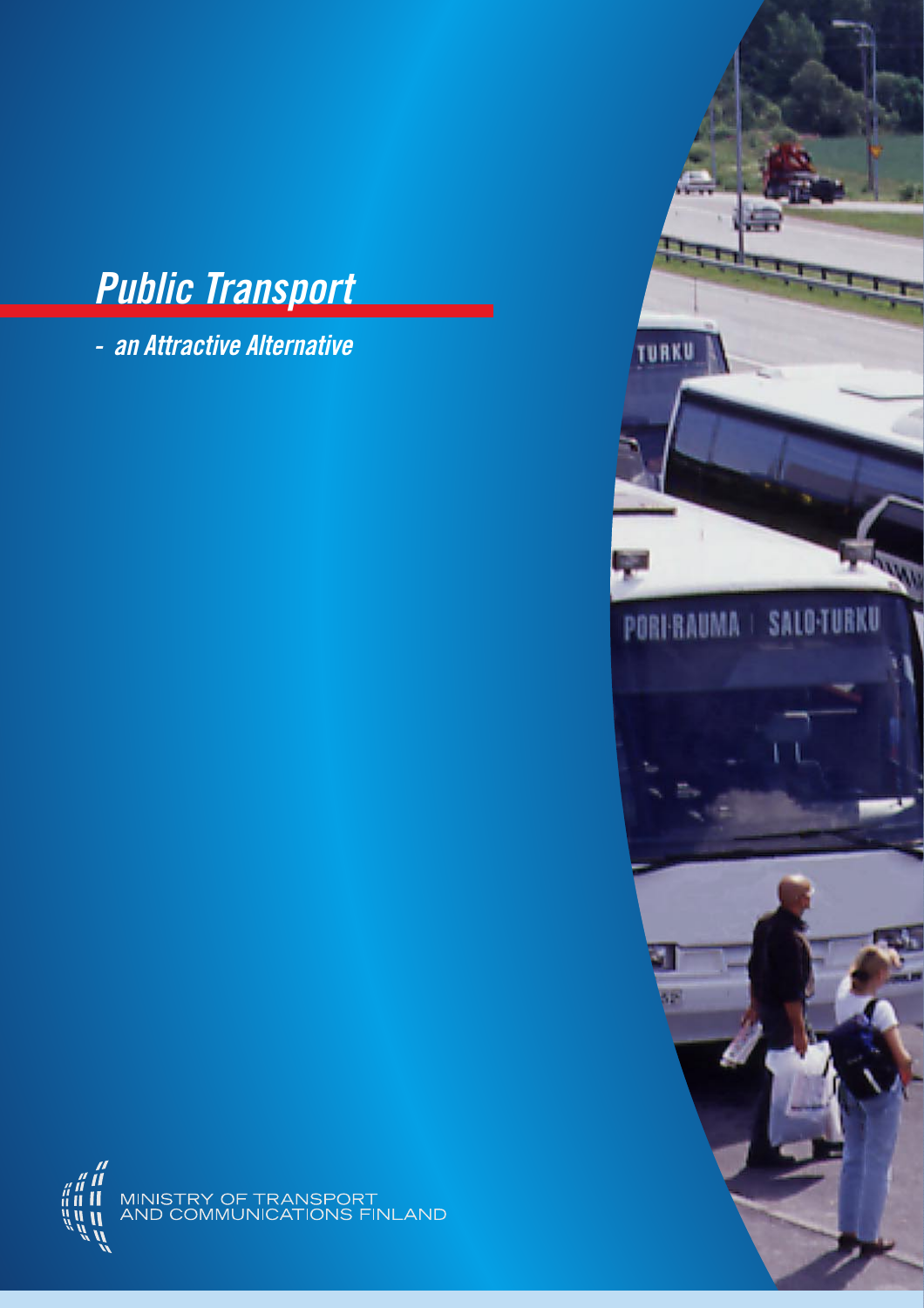Ministry of Transport and Communications Public Transport - an Attractive Alternative Plans and strategies 4/2002

ISBN 951-723-472-4 ISSN 1457-747X

Layout Annexus Oy

Photos Antero Aaltonen Seppo Sarjamo The Finnish Bus and Coach Association/ Studio Sorjonen (cover)

Printed by Erweko, 2002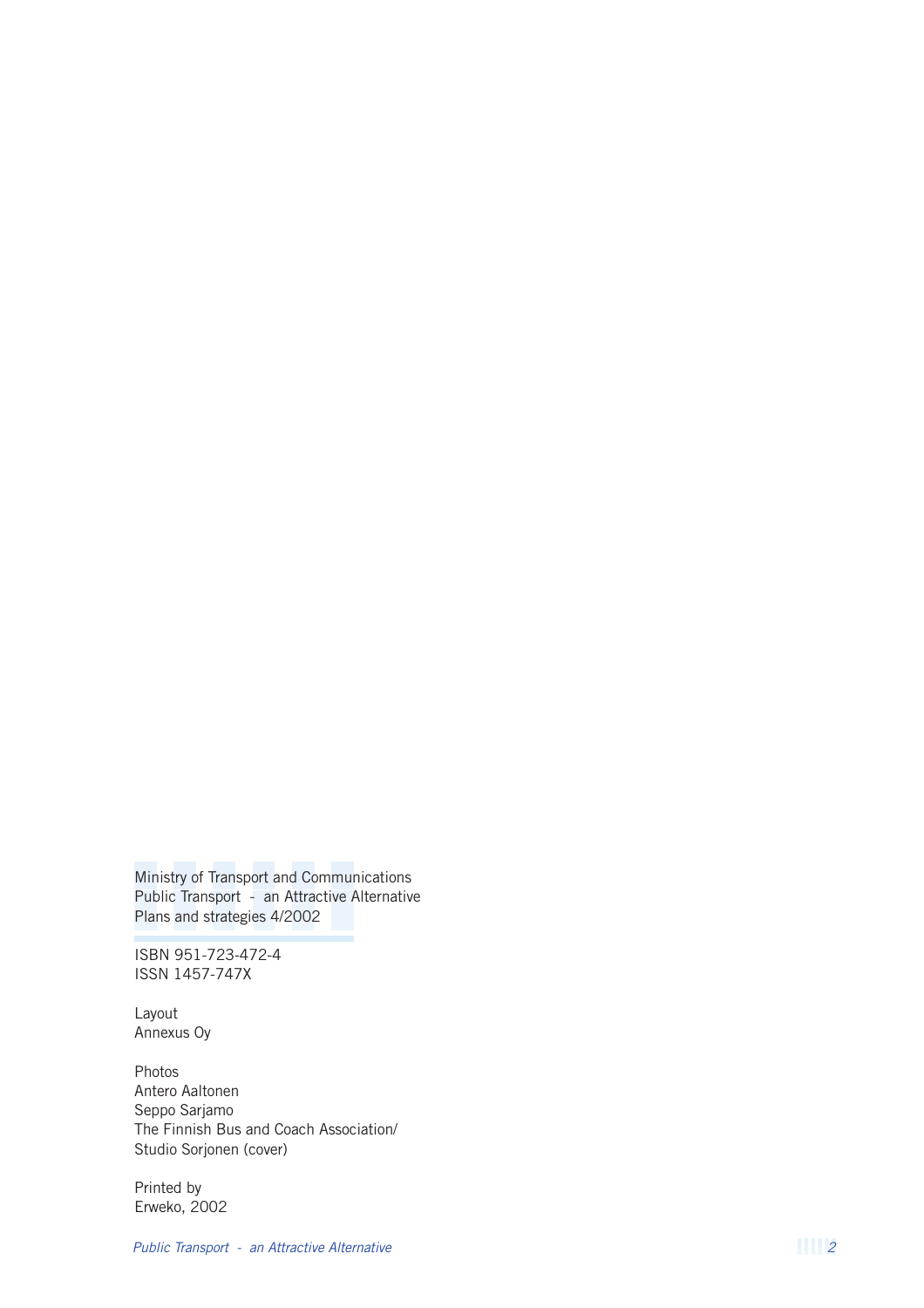### Foreword



Public transport promotes the achievement of numerous social objectives. It furthers regional and social equality in respect of transport and reduces reliance on private cars. As it replaces passenger car traffic, public transport improves road safety and reduces the adverse impacts of traffic on the environment. Public transport is particularly significant as regards opportunities for mobility, access to basic services, work and studying.

The public transport environment in Finland is undergoing changes that will only further highlight the importance of developing public transport. Continued internal migration is giving rise to higher population densities in urban areas, particularly in a few major cities. Unless steps are taken, the urban structure will scatter, resulting in a weaker operating environment for traditional public transport especially in sparsely populated areas.

The population is also ageing, which will lead to less commuter traffic and more leisure trips. Attention to the needs of an ageing population puts new demands on the quality of services, the rolling stock and vehicle fleet, and information. The need for fully subsidised transport services will also increase and, without intervention, will lead to even greater rises in transportation costs.

This document seeks to express the Ministry of Transport and Communications' strategic intent to develop public transport. It also seeks to present the Ministry's view on primary modes of operation particularly with regard to bus and coach transport and rail transport. The document is part of the Ministry's long-term strategic planning that consolidates its policies and proposals for measures concerning several different sectors and regions.

The drafting of this document has taken into account both national and European Union transport policy objectives. These objectives aim to create a transport system that supports balanced regional development and is environmentally friendly; other essential characteristics are safety, quality, efficiency and consideration of passenger needs. The objective is to maintain and increase the market share of environmentally sustainable modes of transport and to secure the provision of basic transport services.

Helsinki, 13th December 2001

Olli Pelden Villanon

Olli-Pekka Heinonen Juhani Korpela Minister of Transport and Communications Permanent Secretary

بحباوسينكا المتعجب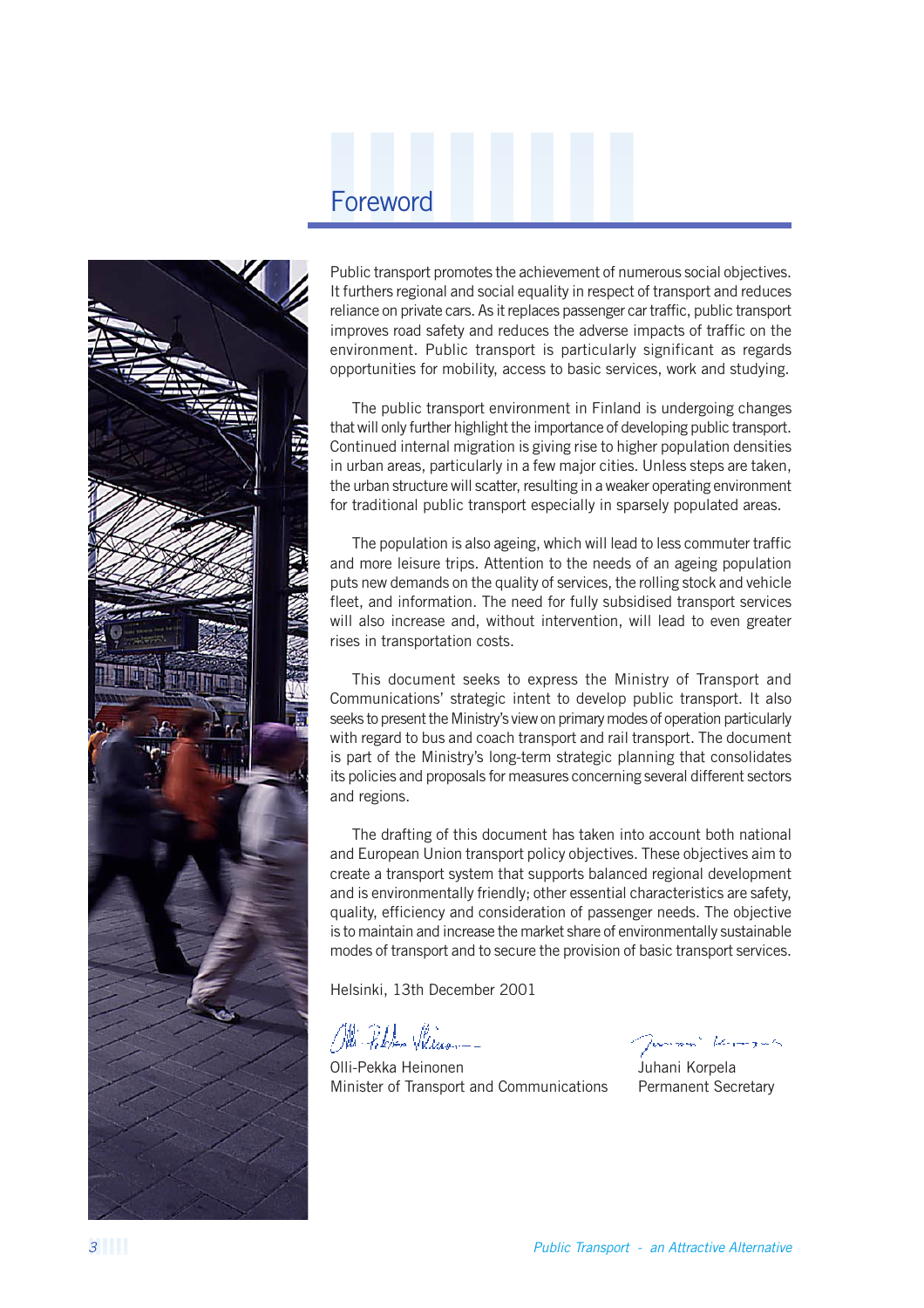## **Contents**

### 1 Transport policy objectives .........5

- 2 Strategic intent and objectives of public transport ..........6
- 2.1 Strategic intent and objectives in various environments ..........6
- 2.2 Central principles to achieve the strategic intent and objectives ..........8

### 3 Measures .........11

- 3.1 Infrastructure ..........11
- 3.2 Information ..........14
- 3.3 Travel chain functionality ..........15
- 3.4 Ticket prices and the provision and securing of services ..........16
- 3.5 Public transport quality, accessibility and user-friendliness ..........20
- 3.6 Traffic education and public transport campaigns ..........24
- 3.7 Mode of organisation for research and development ..........25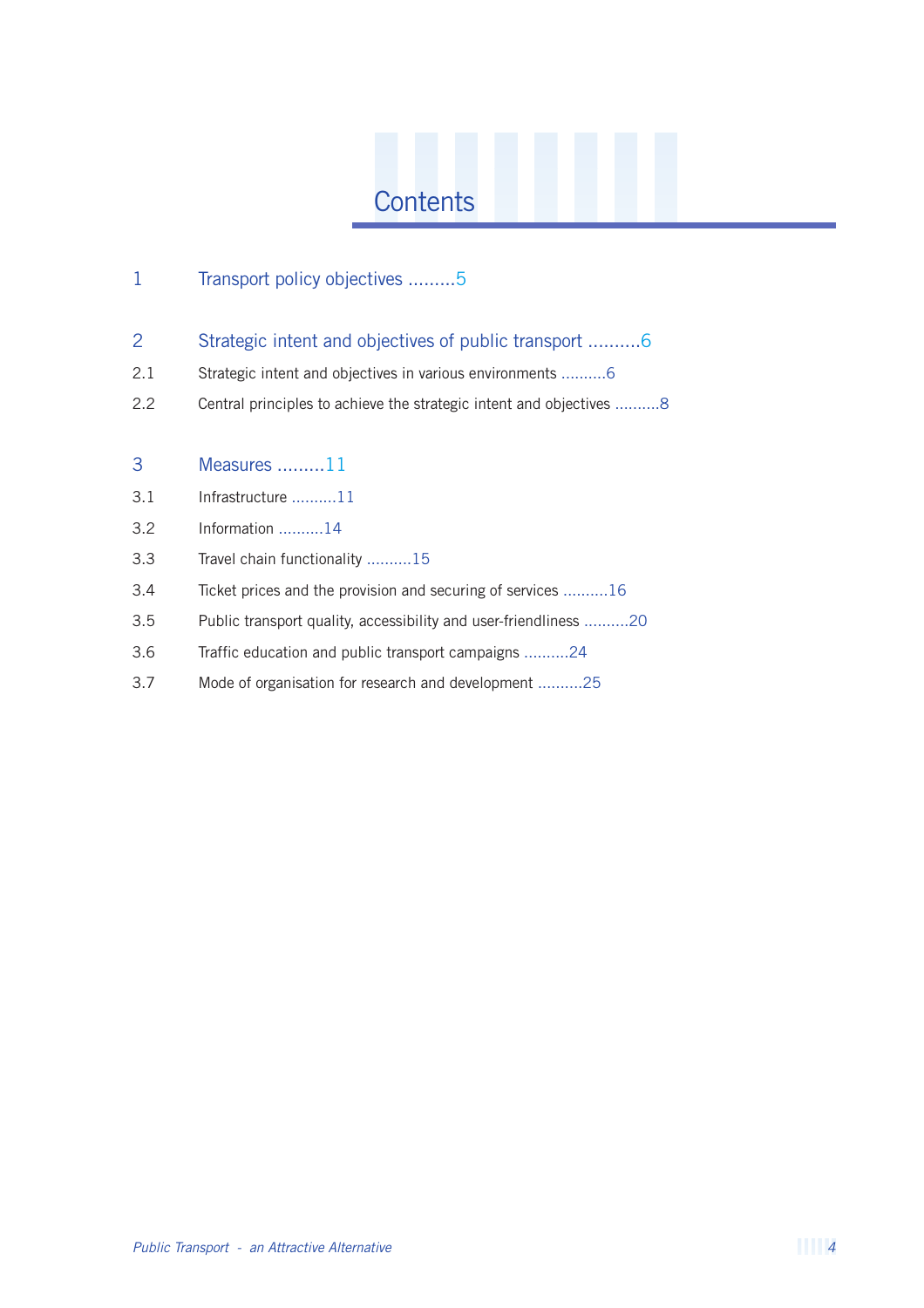## 1 Transport policy objectives

The objective of transport policy is smart, sustainable transport that takes into account economic, ecological, social and cultural perspectives.

Transport policy aims at maintaining and increasing the share of modes of transport that are in accordance with the principles of sustainable development – non-motorised transport and public transport – and at securing basic transport services.

The guidelines set for public and non-motorised transport in order to obtain a transport system in accordance with this objective are as follows:

Improvements in the accessibility, efficiency, quality and safety of the public transport system will enhance its attractiveness. Public transport requirements will be taken into account in the development and maintenance of public roads. Equal transport opportunities in rural areas will be guaranteed through an improvement in public transport systems and by securing the necessary level of basic transport services.

The market share of bus and coach transport and rail transport will be increased within and between cities. Air traffic conditions will be secured for transport over long distances between cities.

Non-motorised transport will be more closely integrated into the planning and implementation of the transport system. The safety and environment of non-motorised transport will be enhanced and the share of such transport increased.

Travel chain flows will be made smoother.



5 Public Transport - an Attractive Alternative

Modes of transport according to number of daily trips and kilometrage





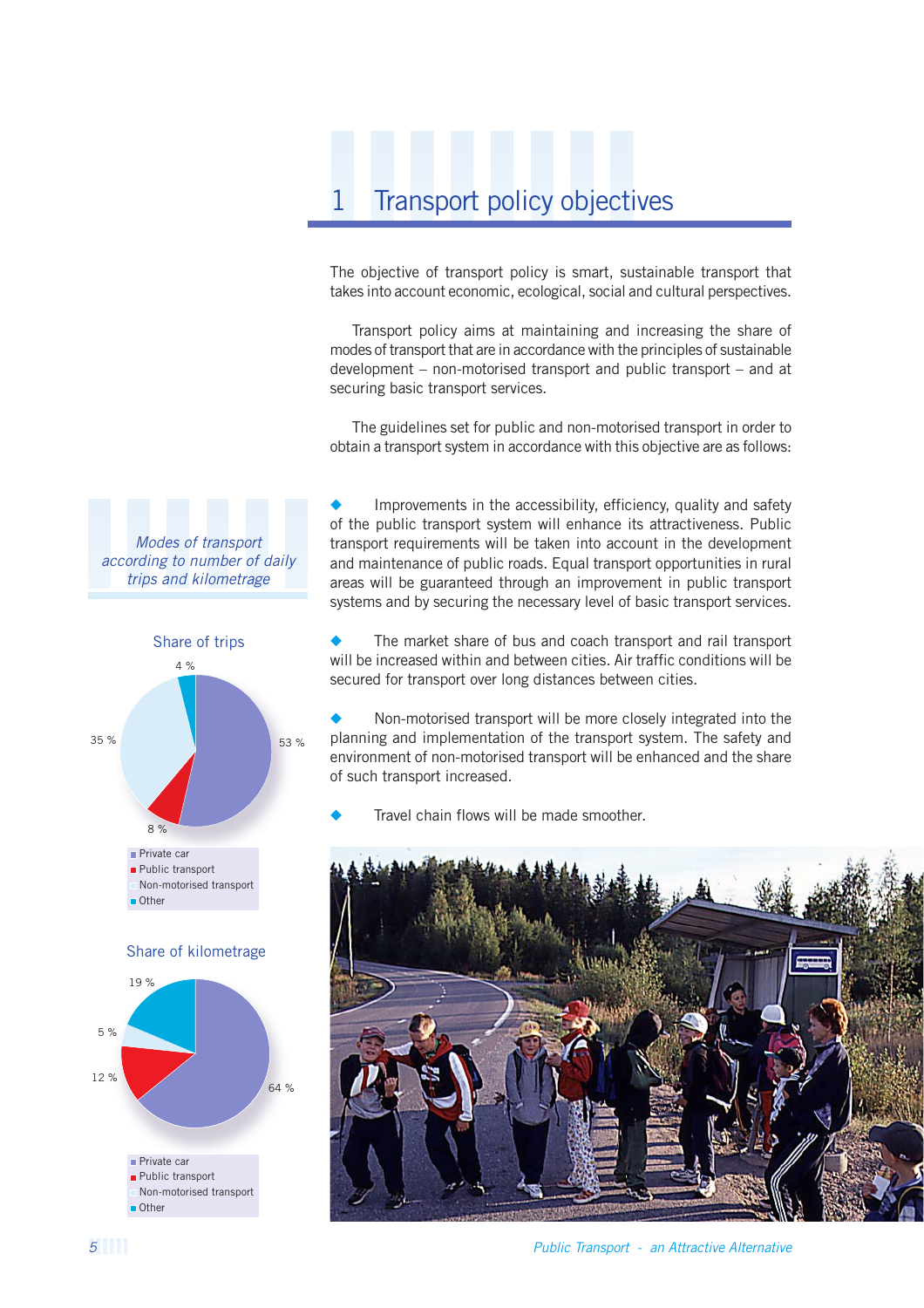## 2 Strategic intent and objectives of public transport

### **2.1 Strategic intent and objectives in various environments**

The strategic intent and objectives of public transport in various environments based on transport policy objectives are as follows:

 Over long distances, public transport offers an attractive alternative to travel by private car.

 In cities and urban areas, public transport offers an attractive alternative to travel by private car and enables a lifestyle that does not entail car ownership.

 In rural areas, public transport offers high-quality basic transport services to those who do not own a car.

In long-distance transport, the objective is to increase the market share of public transport in transport between major urban areas. The starting point for the supply of bus and coach transport services will be the current transport licence system, whereby authorities grant transport licences on the application of a transport operator, taking into account supply and demand. A business-driven approach will also be adopted as regards railway traffic.

The operating environment of long-distance transport is best improved by developing an infrastructure to serve public transport and by investments in feeder traffic for coaches and trains. Apart from the maintenance and development of the transport network, this also entails the implementation of terminals common to different types of transport, or public transport interchanges, and improvements in other stops and stations. With regard to railway traffic, this also calls for raising speeds on the railways.

This policy aims at the State not having to outsource long-distance transport services. However, to date, no means to maintain the level of services in railway traffic have been discovered that would entail longdistance transport operations supported by customer revenue alone. Outsourcing long-distance transport by rail therefore remains a necessity.



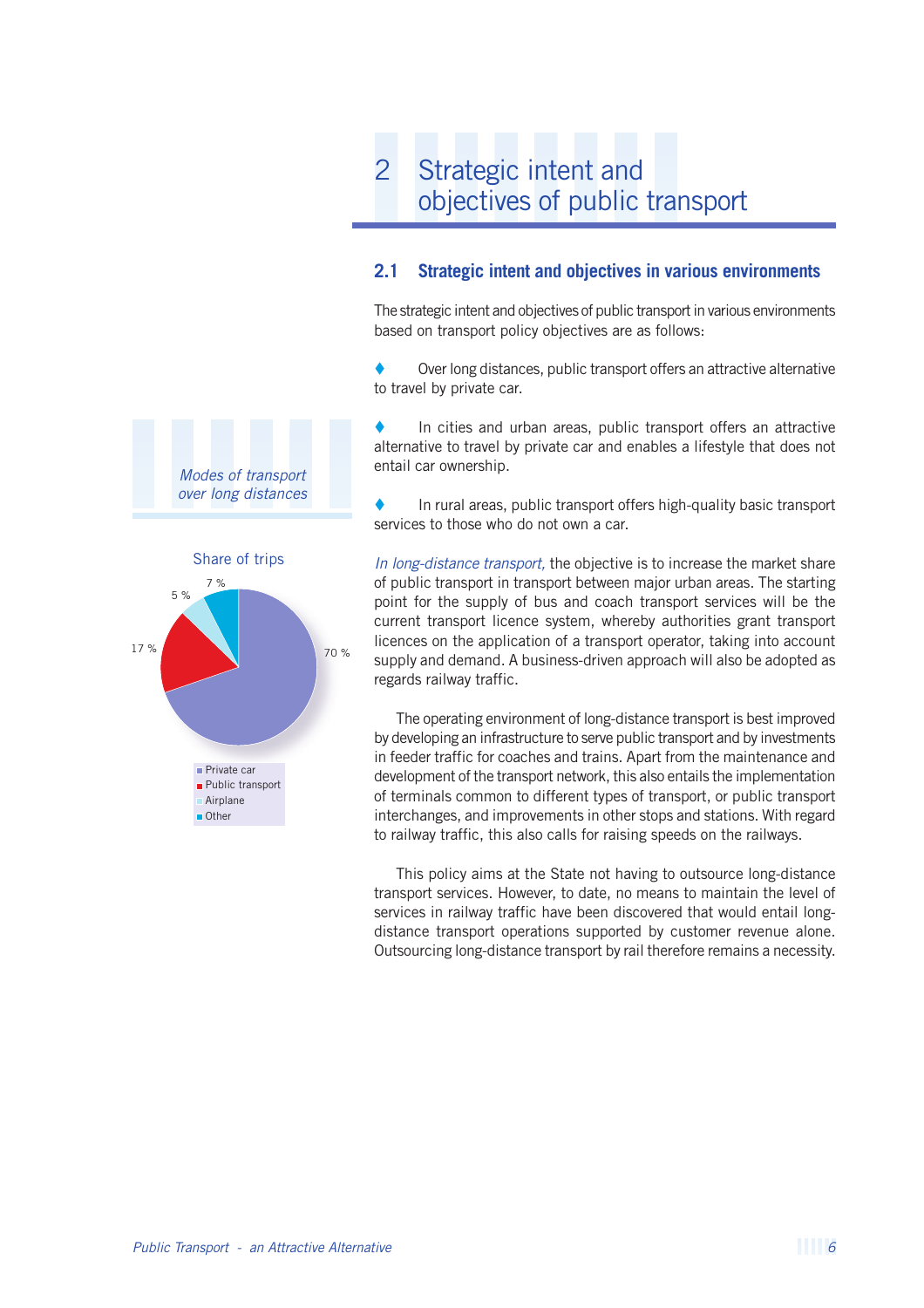

Distribution of modes of transport according to number of daily trips in municipalities of different sizes



In urban areas, the objective is to increase the combined market share of public transport and non-motorised transport. Public transport will be developed into an environmentally sustainable, user-friendly, safe and smooth mode of transport that is reasonably priced. Cities and municipalities play a major role here. The importance of transport system plans and the reconciliation of land use and public transport will be emphasised particularly in cities and urban areas, where public transport development calls for traffic arrangements: streets and lanes set aside for public transport, priority signals, parking arrangements, etc.

In urban areas, the State will continue to subsidise ticket prices, which mainly favours commuters using public transport. Attempts will be made to control the costs of fully subsidised transport services by combining municipal transports and through municipal logistics. The attractiveness of public transport also for leisure trips will be emphasised in order to increase the use of public transport.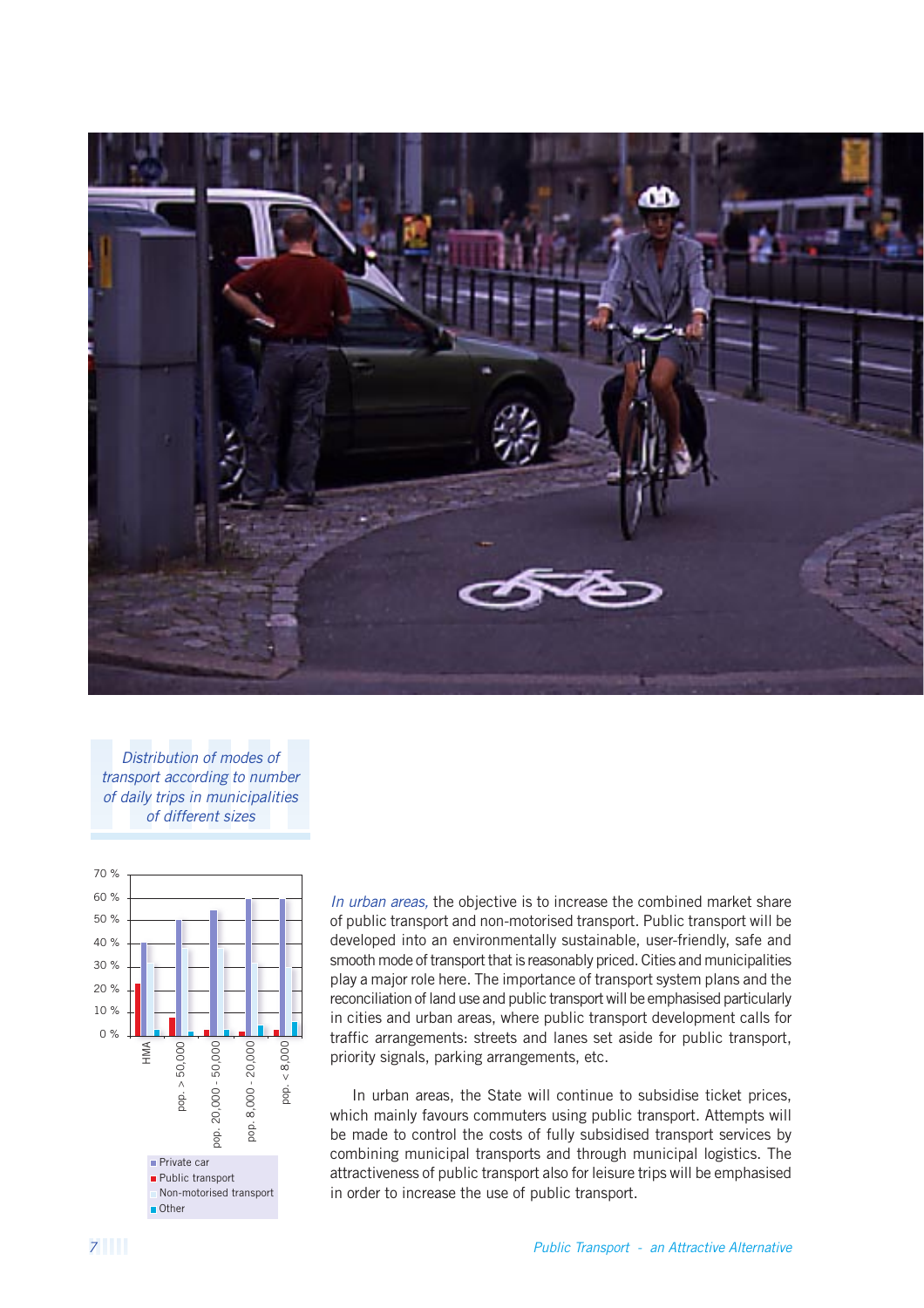

In terms of market share increase, the Helsinki Metropolitan Area (HMA), Tampere and Turku show the greatest potential. These three areas also exhibit the greatest need for public transport development and present the greatest challenges. Results obtained and practices found beneficial in these cities can be drawn on and introduced in other towns as well. Development work carried out in the Helsinki Metropolitan Area, Tampere and Turku is of nationwide importance.

In rural areas, the main objective is to secure the provision of services. Public transport in rural areas is by nature a basic service whose framework comprises transportation to and from school and for shopping trips, etc. Most of this transport is self-supporting scheduled traffic. Basic transport services to complement scheduled traffic that cannot be maintained by customer revenue alone will be outsourced. Self-supporting transport and outsourced transport will be supplemented or replaced by new, flexible service lines and demand-responsive public transport, which will improve the standard of service and supply of public transport in rural areas.

The Ministry of Transport and Communications is seeking more economically efficient means to provide a framework for maintaining public transport services and improving the level of public transport service also in rural areas. Concerns central to this effort are rationality, economic soundness and high quality in the provision of services. If these concerns can be addressed, the operating environment for public transport in rural areas may be expected to improve. Funding granted to public transport in rural areas is directed towards providing basic services and to subsidising transport services, thus taking into account the needs of commuter areas.

### **2.2 Central principles to achieve the strategic intent and objectives**

### **COOPERATION**

Achieving the public transport development objectives calls for a longterm traffic and budget policy and extensive cooperation between the various contributing parties. Cooperation is essential to the successful achievement of public transport objectives. This translates into interministry cooperation and cooperation within the Ministry of Transport and Communications. Bodies central to the process also include State Provincial Offices, departments and agencies within the administrative sector of the Ministry of Transport and Communications, the Social Insurance Institution, municipalities and Regional Councils, transport operators and other businesses and corporations as well as organisations representing various groups of customers. The focus in international cooperation is on the European Union and the European Conference of Ministers of Transport.

Public transport will be developed as a system where different modes of transport complement each other. Transport needs and the supply of transport services should be compatible, calling particularly for initiative on the part of public transport operators. Authorities are expected to examine and utilise open public transport when planning and organising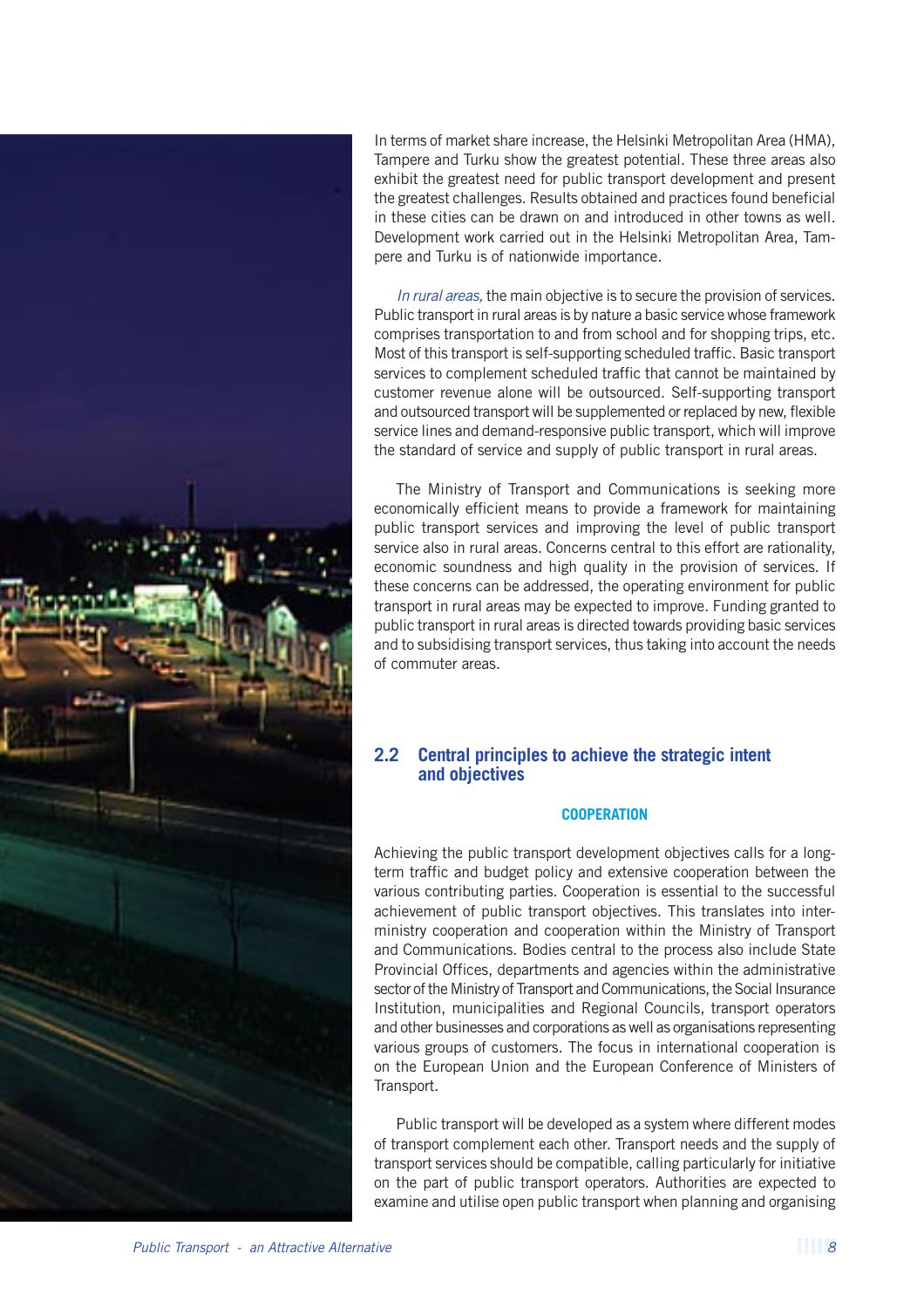school transports and transports for social services and healthcare purposes. The Ministry of Transport and Communications, meanwhile, is tasked with locating new development targets, implementing joint development projects in cooperation with various partners and disseminating for further use information obtained through experience.

### **LAND USE DECISIONS**

Land use decisions exert considerable influence on the economical and efficient organisation of public transport services. Legislation provides that public transport aspects be taken into account in town planning as well as in other planning of land use and traffic routes.

An integrated urban structure and high-quality transport system can support decreases in transportation needs. These measures can also encourage individuals to choose modes of transport that are less detrimental to the environment.

### **QUALITY**

Increasing attention will be paid to improving the overall quality of the public transport system and to the efficiency of door-to-door trips. This calls for developments in matters pertaining to infrastructure, information and transport system integration as well as improvements in the accessibility and user-friendliness of public transport. Advances also need to be made in the transport service itself and the quality of the rolling stock and vehicle fleet. The Ministry of Transport and Communications' strategy includes promoting conditions to increase the share of public transport operating on a ticket-revenue basis. This objective can be achieved by increasing the appeal of public transport and thus its passenger volume. Encouraging developments can be expedited by improving the business environment.

Upgrades in the overall quality of the public transport system – factors such as availability and accessibility, information, journey-time, passenger service and passenger comfort, safety and environmental impacts – result in increased passenger volume and thus to higher profitability. This in turn enables additional investment in the quality of the service, improved ticket systems and increased supply. A "virtuous circle" is born. Competition serves further to strengthen and build on this development by encouraging transport operators to adopt economically efficient modes of operation.

#### **FUNDING**

Public transport provides significant benefits to society. It promotes sustainable and well-balanced regional development, reduces adverse environmental impacts and improves road safety. Public transport also boosts the accessibility of basic services and the mobility of population groups. It is therefore important to allocate sufficient resources to public transport services and their development.

Many steps will be taken to advance public transport and achieve its objectives. Current resources allocated to road maintenance and public transport will be refocused and activities that promote the operating environment of public transport will be made a priority issue. Closer

Public transport funding from the Ministry of Transport and Communications and State Provincial Offices

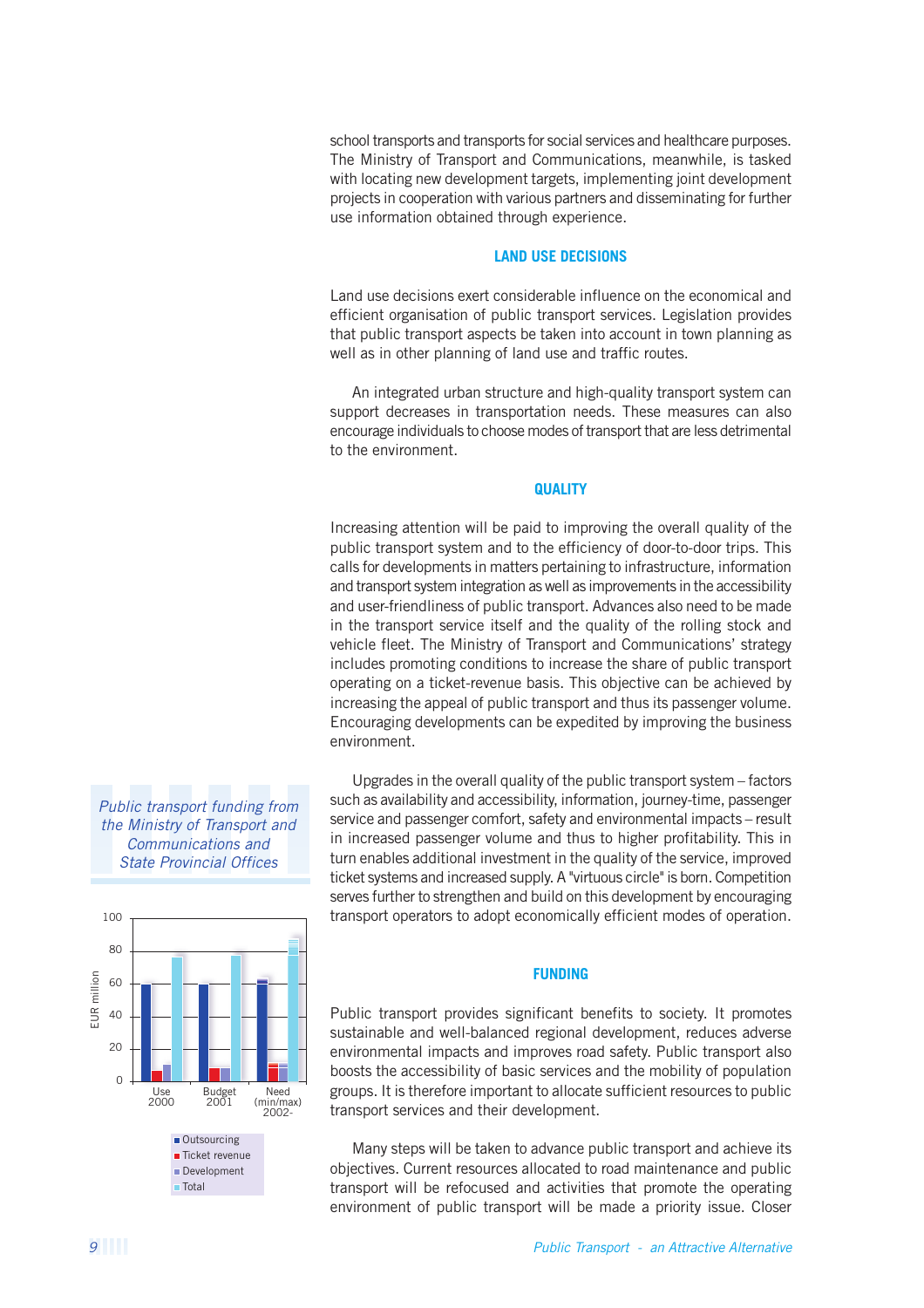cooperation is also a major concern. Projects involving public transport will be given additional emphasis in transport infrastructure projects and the use of scheduled public transport will be favoured in fully subsidised transport services.

Sustaining public transport services calls for securing the real level of appropriations to public transport. Greater attention needs to be paid to measures aimed at improving the competitiveness and attractiveness of public transport.

### **MONITORING**

In order to promote activities in line with its chosen strategy, the Ministry of Transport and Communications actively monitors the implementation of measures and the attainment of public transport objectives. Regular progress reports track the implementation of strategic actions and make note of possible barriers to implementation.

A means of calculating the market share for various modes of transport is being developed for monitoring purposes. The Ministry will simultaneously examine the quality of basic statistics drawn up on public transport and present its proposals for improvements in statistical methods. Assessments of basic services carried out annually by State Provincial Offices supply basic data for monitoring the level of transport services. The Ministry of Transport and Communications, together with the Ministry of the Interior and the traffic departments of State Provincial Offices, will enhance the assessment process of basic services to monitor progress towards achieving equality in the field of mobility.

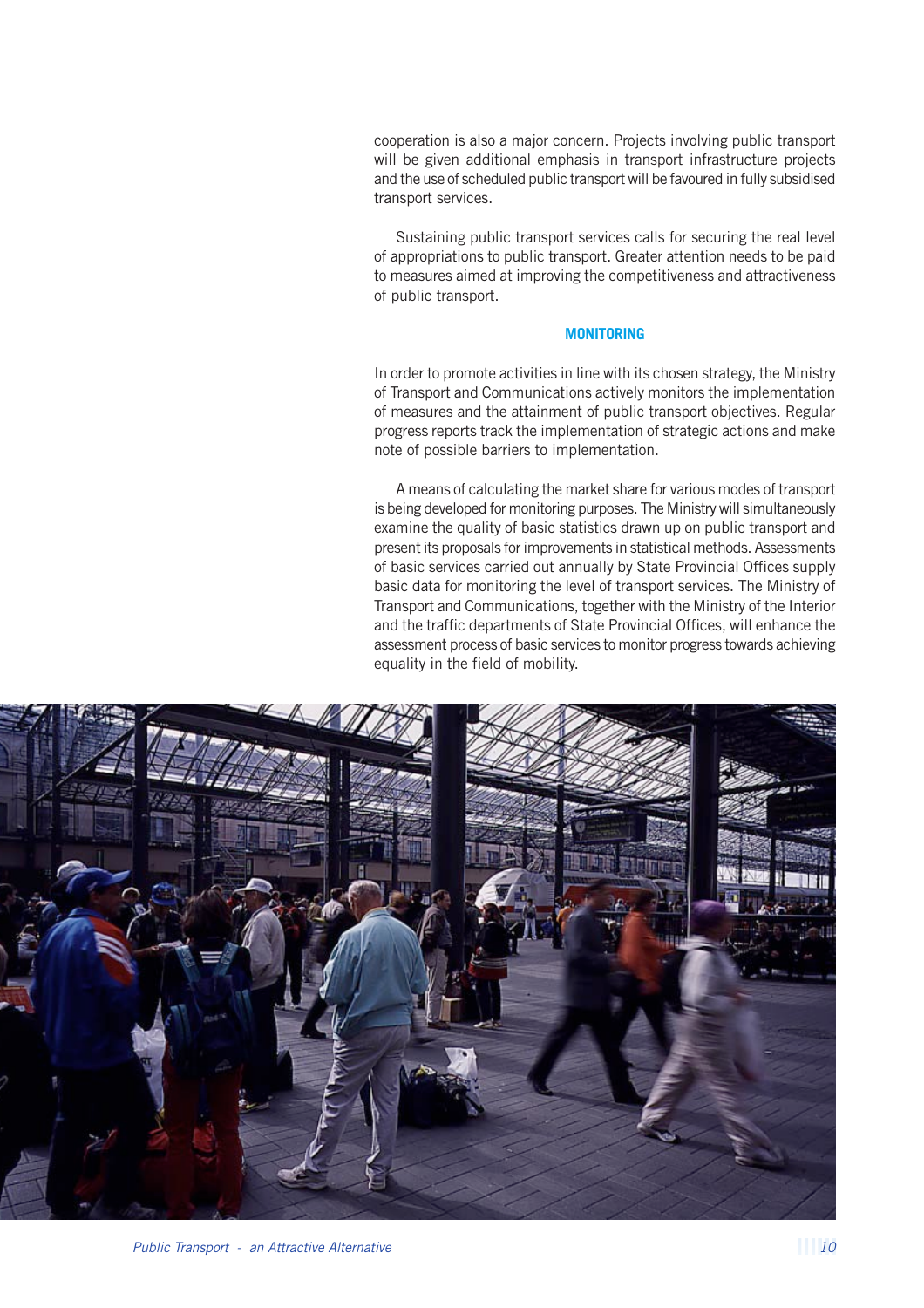# 3 Measures

### **3.1 Infrastructure**

Public transport management will be taken into account in town planning and other planning of land use and traffic routes. Road safety and the needs of public transport will be prime considerations in all traffic infrastructure investments. In future, projects within urban areas will receive greater attention. The State will participate in the implementation of urban projects based on transport system plans in accordance with a separate plan.

**1.** Traffic infrastructure funds will make contributions to projects that promote public transport in urban areas. Letters of intent will be signed covering the implementation of projects included in urban area transport system plans over the next few years. The State, along with other signatories, will undertake to promote the implementation of public transport projects. The share of State funding will vary depending on the effective scope of each project and available appropriations.

In respect of the State, the process will mostly affect budget item allocations and budget item comments and explanations. However, most State contributions will be received from budget items earmarked for the Road Administration and the Rail Administration. The letter of intent procedure will be developed through a series of pilot projects. Changes in legislation and allocation of responsibilities will be made as necessary on the basis of project results.

In order to achieve public transport objectives, the State will participate in urban projects as follows:

a) In the Helsinki Metropolitan Area, the State will participate in planning and funding regionally/nationally significant public transport projects included in the Helsinki Metropolitan Area Traffic Investment Programme 2000-2004 (Helsinki Metropolitan Area Council HMAC B  $2000 \cdot 4$ 

Responsibility for implementation: Helsinki Metropolitan Area municipalities, Road Administration and Rail Administration Cooperation: Ministry of Transport and Communications Timescale: as planned.

Benefits and impacts: higher market share for public transport, better road safety, less adverse environmental impacts from traffic.

b) Public transport will be given higher priority in the transport system plans of urban areas and projects will be implemented more effectively. Major bus routes in urban areas will be grouped into public transport quality corridors, with wide attention being paid to improving the userfriendliness, smoothness and quality of public transport. Key issues include streets and lanes set aside for public transport, priority signals and stan-

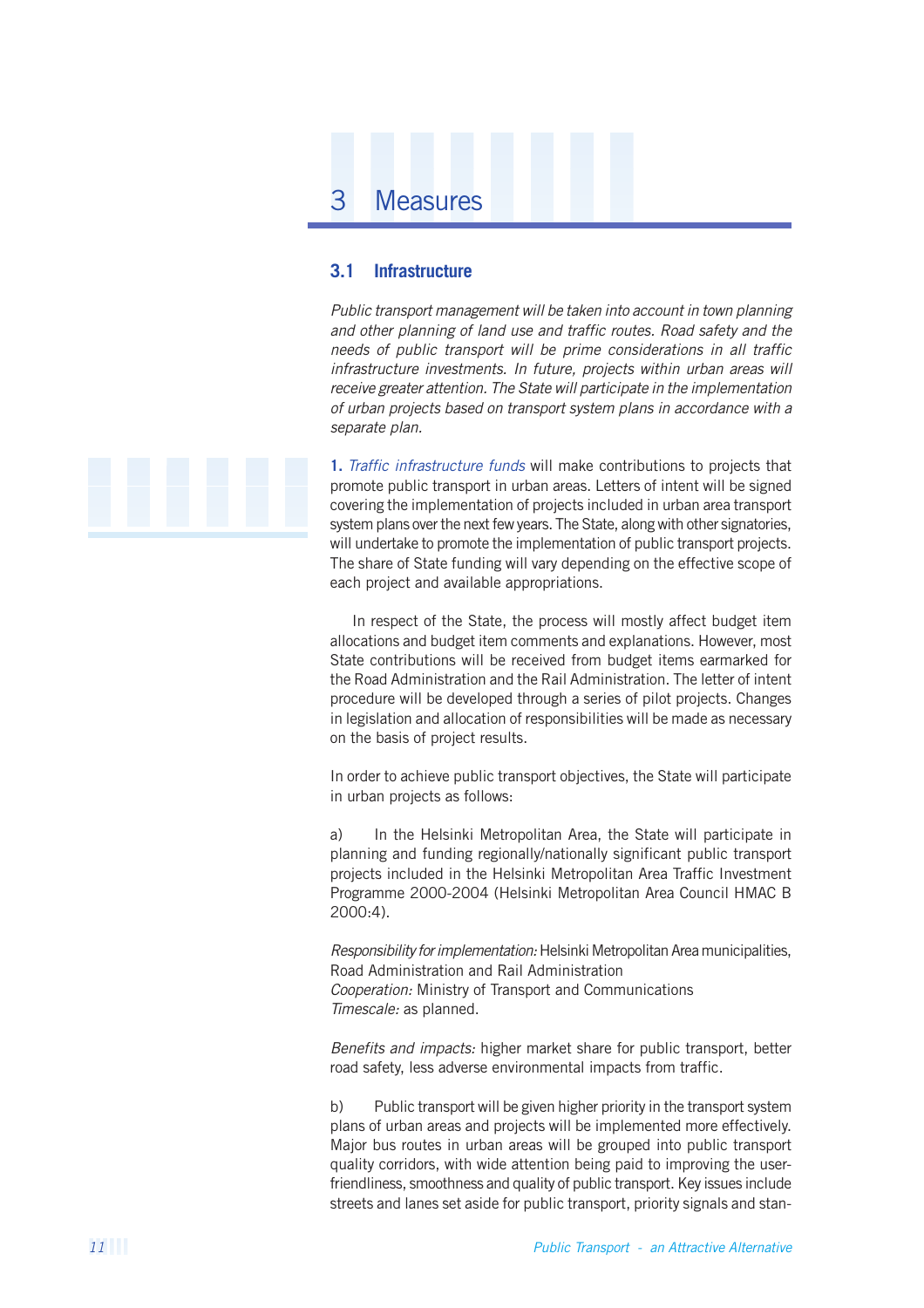dardised stops. Special attention will also be paid to the smooth flow of scheduled express coaches in urban areas.

The Ministry of Transport and Communications will, through cooperation and statements, steer urban planning of new areas and placement of activities towards areas favourable in terms of public transport. The Ministry, together with the Ministry of the Environment, will participate in the development of local traffic arrangements and promote efforts to decrease traffic in city centres. This will involve the planning and implementation of pilot projects.

Responsibility for implementation: municipalities, Road Administration, Rail Administration.

Cooperation: Ministry of Transport and Communications, Ministry of the Environment, State Provincial Offices, Regional Councils. Timescale: ongoing.

Benefits and impacts: improved standard and smoothness of public transport services, lower transport operating costs, greater use and market share of public transport, better road safety, less adverse environmental impacts from traffic.

c) Areas focal to the development and implementation of stations and public transport interchanges will be integration of modes of transport, actions designed to increase the use of public transport, feeder traffic, access for non-motorised transport and the park-and-ride system. Emphasis will be placed on the implementation of 22 national public transport interchanges offering equal services to passengers utilising different modes of transport.

The construction of public transport interchanges will receive discretionary State funding on a project-specific basis. The share of State funding at the initial stage of each project will vary between 0 and 30 per cent, depending on location and the extent to which the project promotes the achievement of national public transport objectives, particularly the market share objective. As regards the development of other public transport stations, the State will participate on a discretionary, projectspecific basis as necessary.

Responsibility for implementation: municipalities, public transport operators and Rail Administration. Cooperation: Ministry of Transport and Communications. Timescal: 2002-2005.

Benefits and impacts: improved integration of different modes of transport, increased land use efficiency, better business environment for public transport service providers, higher standard of service in public transport, greater competitiveness, better customer service, improved travel chain functionality, increased public transport use.

**2.** Development of the rail network entails measures to improve the safety and economic efficiency of railway traffic while also allowing for improvements in its smoothness and standard of service. Particular attention will be paid to increasing the capacity of the main Helsinki-Oulu railway line. The direct line from Kerava to Lahti will be completed as quickly as

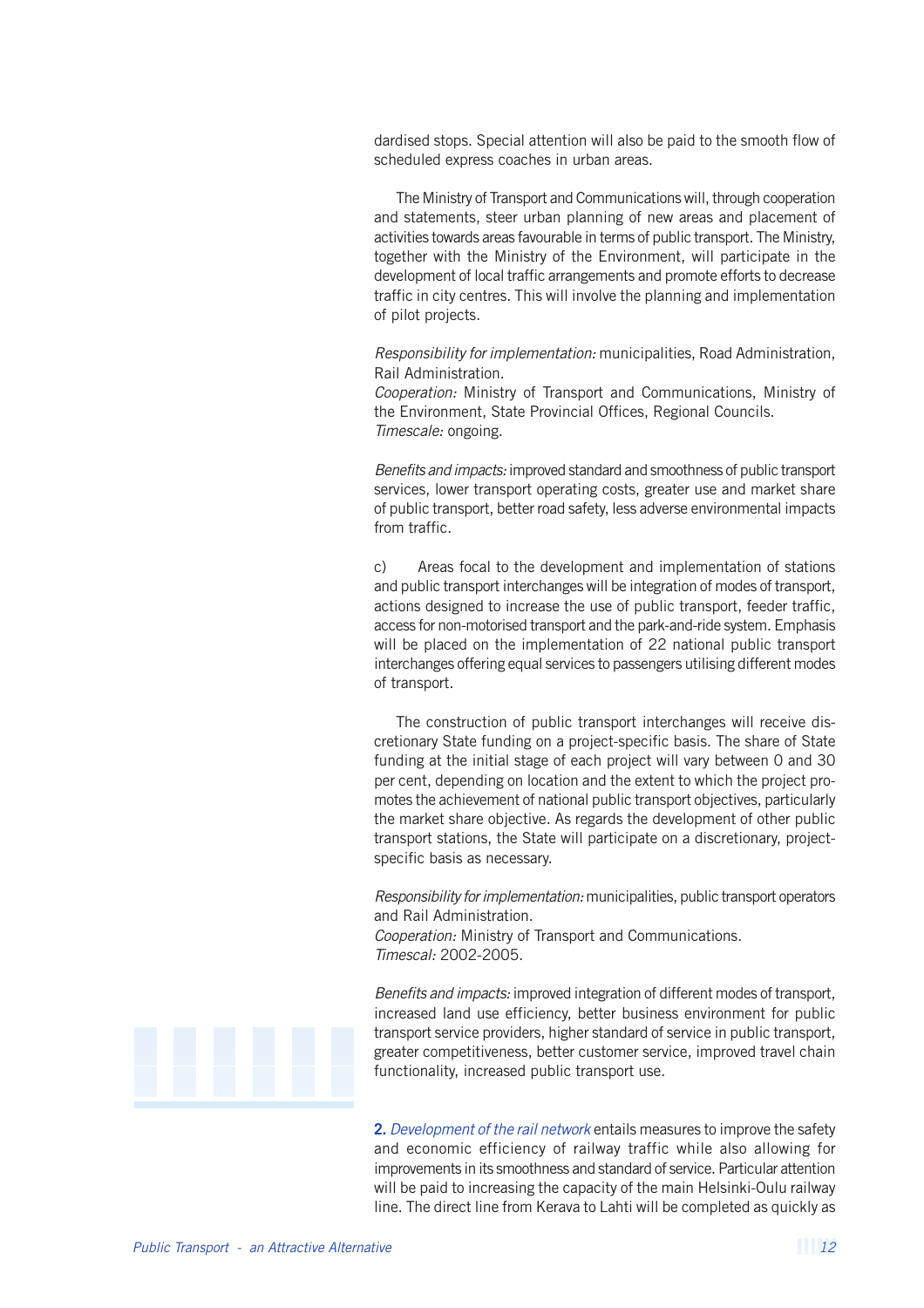possible, in part with discrete funding. High-speed passenger transport at the first stage will extend past Turku to the towns of Seinäjoki, Jyväskylä, Imatra and Vainikkala. Preparations will be made for gradual expansion of the high-speed rail network.

Responsibility for implementation: Ministry of Transport and Communications, Rail Administration. Cooperation: railway transport operators. Timescale: ongoing.

Benefits and impacts: greater efficiency and profitability in passenger traffic, higher public transport passenger volume and market share, maintained scope of passenger transport services, better road safety, less adverse environmental impacts from traffic.

**3.** Principles for the upkeep and maintenance of local roads will be defined in a manner that sustains the operating conditions of public transport and enables the introduction of new transport provision models. Road Administration road districts and municipalities will take into account the needs of public transport when setting road maintenance priorities.

Responsibility for implementation: Ministry of Transport and Communications, Road Administration and municipalities. Cooperation: public transport operators. Timescale: ongoing.

Benefits and impacts: promotes the achievement of regional and social equality of mobility; better road safety.

**4.** Bus stop and train station area maintenance and outfitting will be improved in accordance with a separate plan. Pedestrian and bicycle traffic and public transport vehicles will be ensured smooth, safe and unobstructed access to bus stops and train station areas.

Responsibility for implementation: Road Administration and Rail Administration.

Cooperation: State Provincial Offices, public transport operators. Timescale: ongoing.

Benefits and impacts: higher standard of service and greater appeal of public transport, better road safety, improved travel chain functionality.





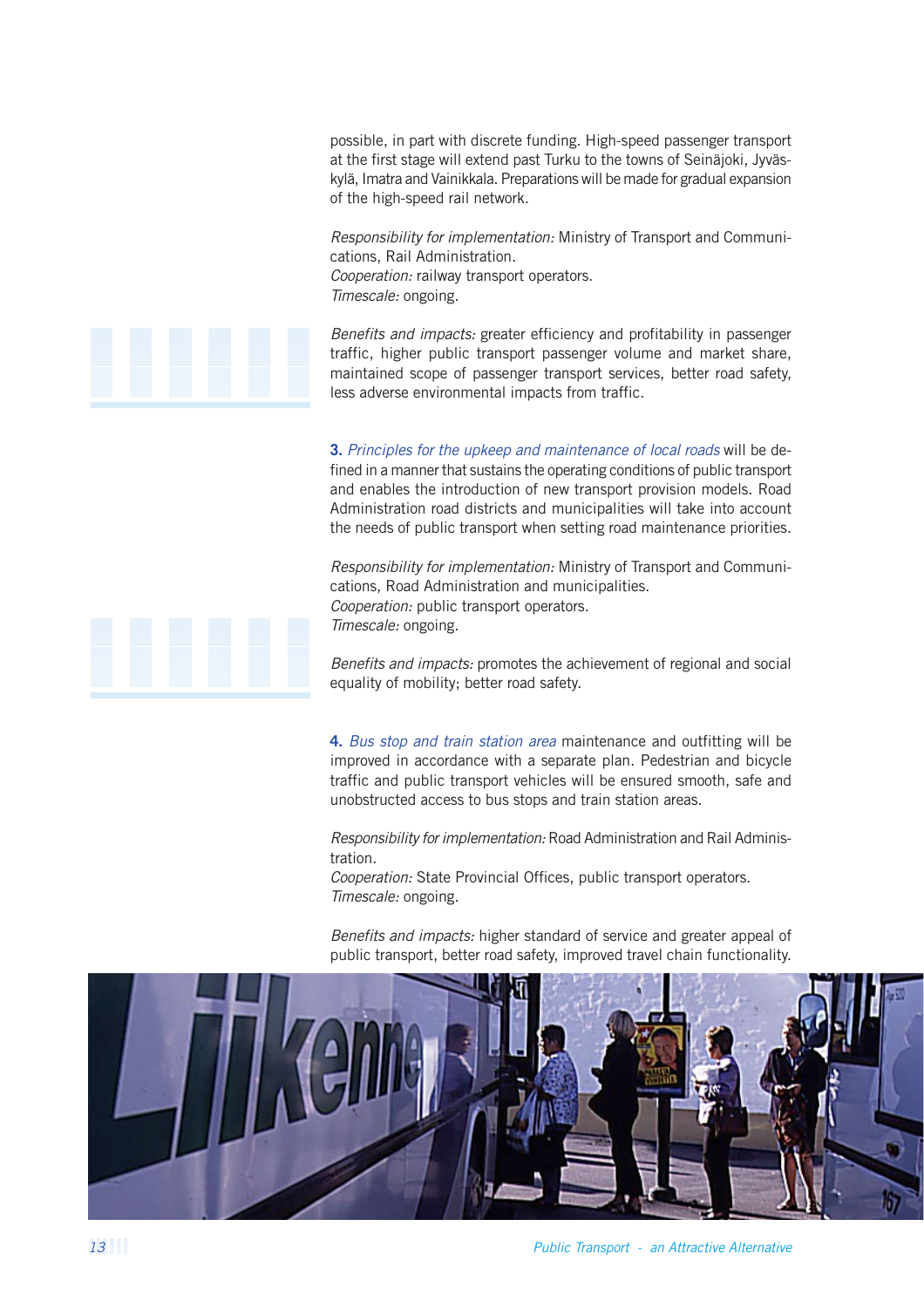### **3.2 Information**

The Ministry of Transport and Communications aims to provide for a national compilation of compatible information systems so that passengers can obtain information on door-to-door trips and accessible services from a single source. Quality information contains not only information on timetables and fares but also data on rolling stock and vehicle fleet, connections and stops and stations. Information will be disseminated online, by telephone and in the form of printed timetable booklets and route maps. Improvements will be made in the standard and quality of information available at public transport stations.

### **1.** A common architecture will be designed for information systems.

Standards concerning information systems will also be determined and their use promoted. Arrangements will be made for the operation and administration of a national information system. The owners of the various information sub-systems will be responsible for the administration of their particular system.

The Ministry of Transport and Communications and operators will work together to produce an outline for the development and implementation of the system.

### Timescale: 2002-2003.

Benefits and impacts: promotes integration of different transport services; higher standard of service in public transport, greater public transport attractiveness and competitiveness, improved travel chain functionality.

**2.** Development of passenger information systems will be advanced and new channels opened for the dissemination of information.

Responsibility for implementation: public transport operators and municipalities.

Cooperation: Ministry of Transport and Communications, State Provincial Offices.

Aikataulu: ongoing.

Benefits and impacts: better availability of information about public transportation, higher standard of service and greater attractiveness of public transport, improved travel chain functionality and competitiveness of public transport.

**3.** In large and medium-sized cities, the development of real-time information available at stops and stations will be furthered.

Cities and public transport operators will fund implementation, with contributions from the Ministry of Transport and Communications and State Provincial Offices (max 50 per cent).

Responsibility for implementation: cities and public transport operators. Cooperation: Ministry of Transport and Communications, State Provincial Offices.

Time scale: 2002-2007.



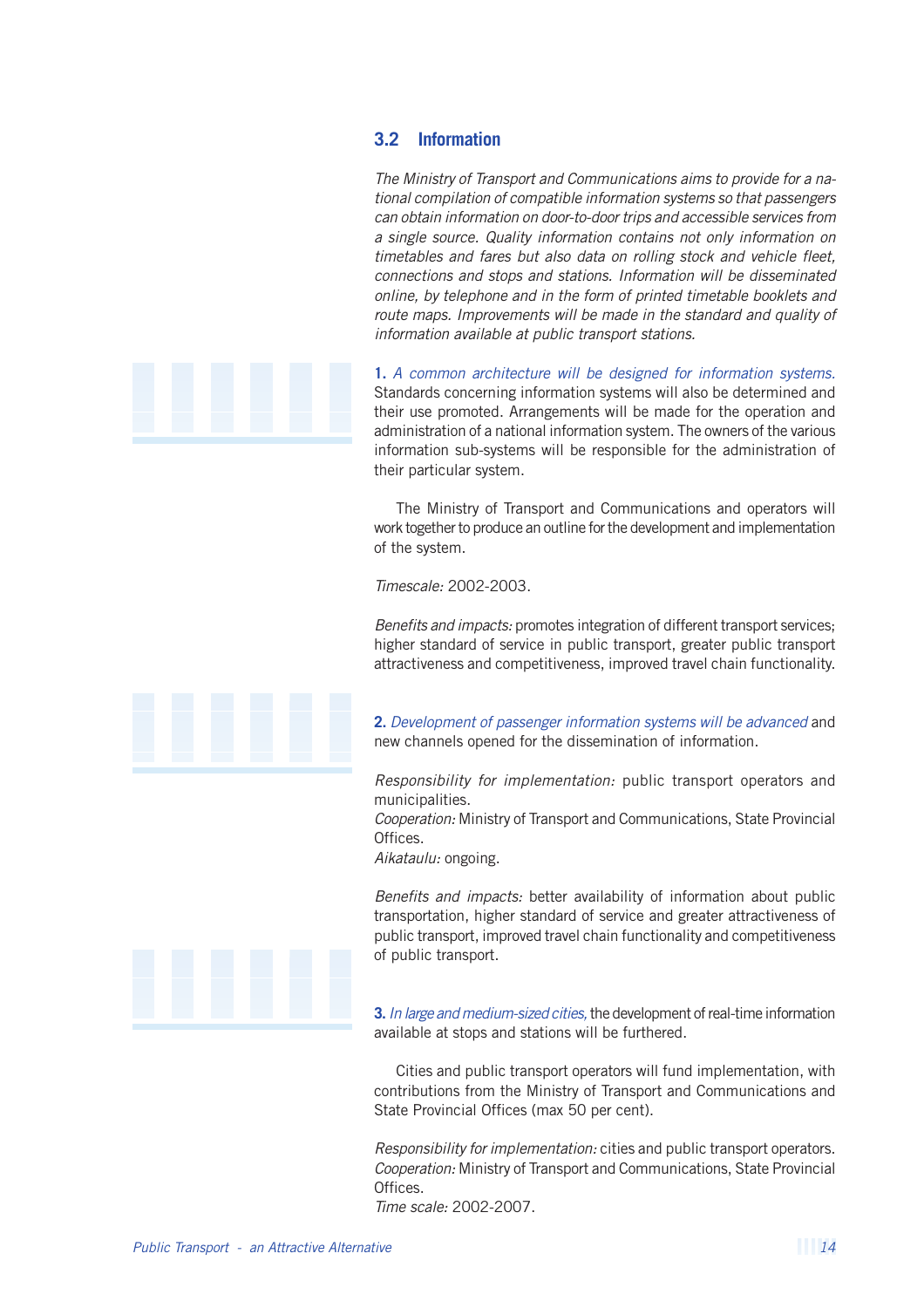Benefits and impacts: higher standard of service and smoothness of public transport, greater attractiveness, user-friendliness and competitiveness of public transport.



The achievement of public transport objectives calls for seamless cooperation between the various modes of transport and the development of efficient door-to-door services. Particular attention needs to be paid to travel chain functionality in the planning and implementation of information and payment systems

**1.**In the development of regional public transport, State Provincial Offices will take particular note of feeder connections to long-distance rail and coach transport. Particular attention will be paid to the functionality and smoothness of feeder traffic in order to improve the operating environment of long-distance transport. New feeder traffic systems will be developed and tested.

State Provincial Offices and municipalities will outsource such feeder traffic services provided by buses and taxis that are considered necessary but which cannot be maintained profitably. The Ministry of Transport and Communications will outsource unprofitable long-distance transport feeder traffic on low-volume stretches of track. The Ministry of Transport and Communications and State Provincial Offices will contribute to development and pilot projects that involve new feeder traffic systems.

Timescale: ongoing.

Benefits and impacts: improved integration of different transport services, improved travel chain functionality, better operating environment both for long-distance and local transport.

**2.** The functionality of stops and stations will be improved, with particular attention to the smoothness of public transport, the economy, smooth flow and safety of the park-and-ride system for cars and bicycles, and the locations and functionality of taxi stands. Pedestrian and bicycle traffic requires safe, smooth and unobstructed access to stops and stations. In connection with the implementation of public transport interchanges, attention will be paid to traffic arrangements concerning entire urban areas and to solutions that favour public transport.

Responsibility for implementation: municipalities, public transport operators, Road Administration and Civil Aviation Administration.

Cooperation: Ministry of Transport and Communications, State Provincial Offices, Rail Administration, organisations representing various groups of customers.

Timescale: ongoing.

Benefits and impacts: improved integration of different transport services, higher standard of service and greater competitiveness of public transport, improved travel chain functionality, increased public transport use, better road safety.



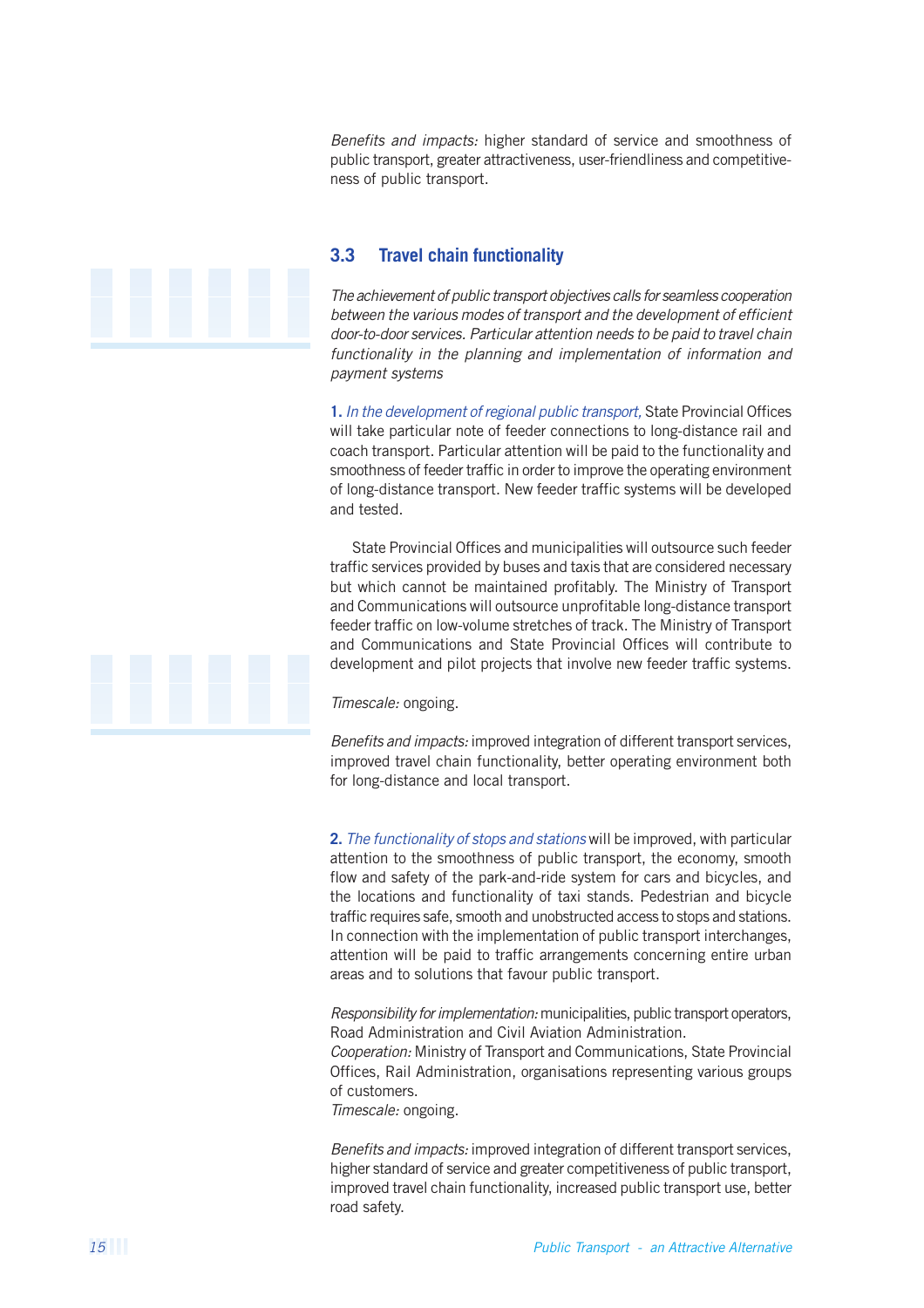### **3.4 Ticket prices and the provision and securing of services**

The Ministry of Transport and Communications, State Provincial Offices and municipalities will ensure the regional coverage and scope of public transportation. The provision of quality services along with sound economic guidelines is essential to the development of public transport. The longterm objective is to keep the rise in public transport fares below that of the consumer price index. The starting point will be an entrepreneurial system where businesses assume responsibility for the planning and provision of services. By law, municipalities are responsible for planning and providing transport services for the school sector and the sector of health and social services. The possibilities of using public transport will be determined and utilised in transport planning. In large cities, an authoritydriven approach to transport service provision may alternatively be considered. Competitive tendering will be developed. The Ministry of Transport and Communications will determine the objectives of the national public transport system.

Rate of subsidisation of rail and bus and coach transport



**1.** The Ministry of Transport and Communications will, together with the Ministry of Finance, study means and opportunities of easing the taxation of public transport.

The applicability of a procedure that takes into account also external costs and observes the principle of "whoever is responsible pays" will be examined with regard to transport tax and payments policy. Such a procedure would advance the competitive position of public transport relative to the private car while also putting coach transport and railway traffic on an equal competitive footing.

Timescale: ongoing.

Benefits and impacts: increased competitiveness of public transport.

**2.** The State will continue to allocate funding to commuter ticket subsidies. The Ministry of Transport and Communications will seek new means of setting fares to optimise ticket revenue.

Responsibility for implementation: Ministry of Transport and Communications, State Provincial Offices and municipalities. Cooperation: public transport operators. Time scale: ongoing.

Benefits and impacts: greater attractiveness of public transport, higher passenger volume, improved ability of public transport operators to provide transport services at their own financial risk.

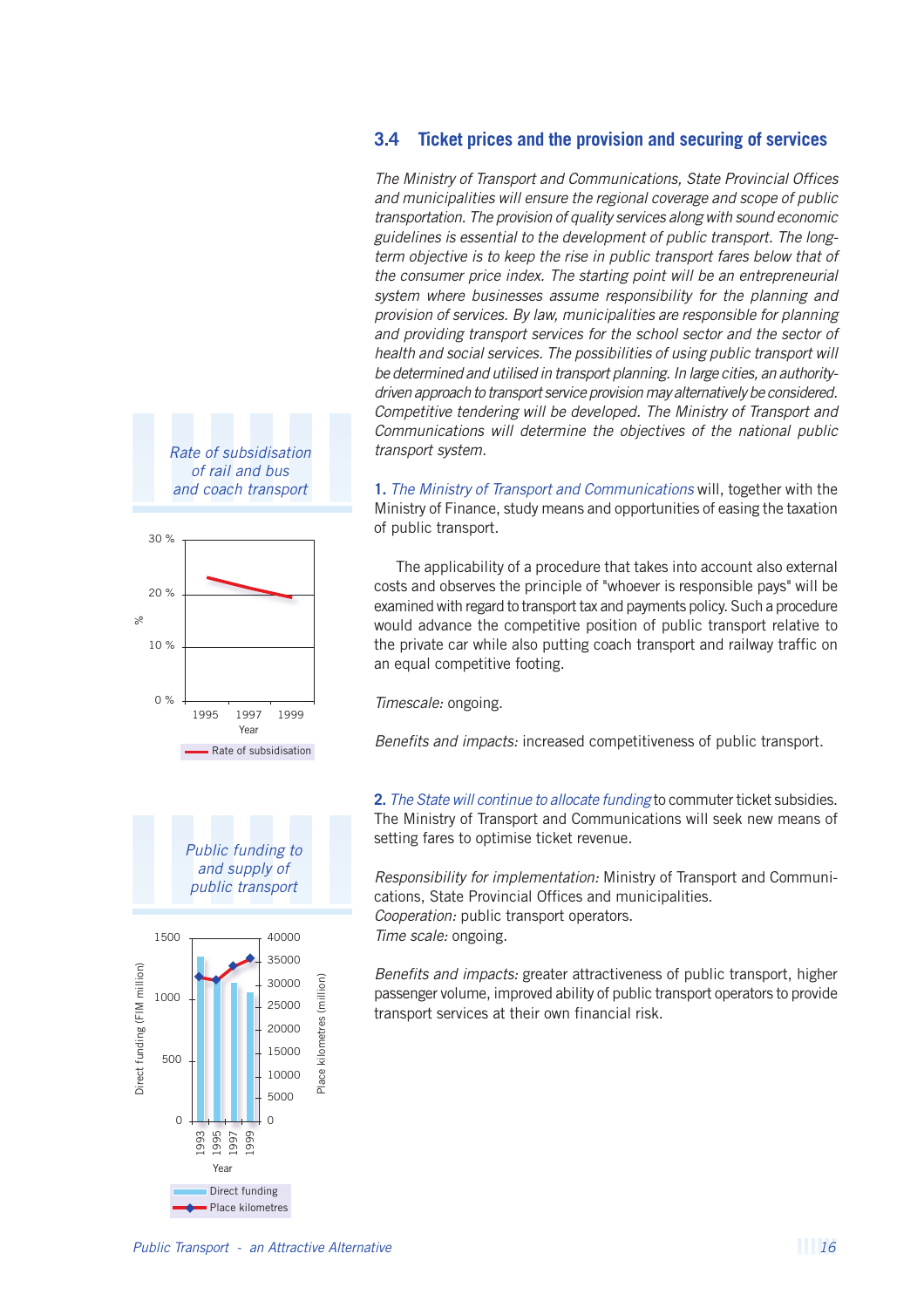

**3.** The Ministry of Transport and Communications will ensure the provision of unprofitable railway traffic that is considered a necessary basic service on a national and regional level. The Ministry will also ensure a high standard of service in local transport not covered by the Helsinki Metropolitan Area Council (YTV), which will remain responsible for rail transport within its boundaries. Rail transport services will be organised with an eye on transport and infrastructure development. In addition, note will be taken of possible changes in legislation and their impact on division of responsibilities.

Outsourced transport services will be subject to competitive tendering whenever European Community legislation so provides. If instituted, competitive tendering will start with Helsinki local transport.

Timescale: ongoing.

Benefits and impacts: furthers the preservation of basic transport services and the achievement of regional and social equality in the field of mobility.

**4.** The Ministry of Transport and Communications will secure the provision of transport services on low-volume stretches of track; at a later stage, such services will be operated with new, more economical rolling stock.

Timescale: ongoing.

Benefits and impacts: furthers the preservation of basic transport services and the attainment of regional and social equality in the field of mobility, improves the operating conditions of long-distance rail transport.

**5.** State Provincial Offices will determine regional objectives for rural area public transport in cooperation with municipalities, Regional Councils and environment centres. The Ministry of Transport and Communications will establish uniform service level indicators that will also assist transport planning.

Timescal: 2002-2005.

Benefits and impacts: higher standard of service and greater efficiency of public transport, greater efficiency in public transport funding, preservation of basic transport services.

**6.** Basic services in rural areas that the entrepreneurial process cannot provide will be outsourced. The operating environment of public transport in rural areas will also be improved by developing regional ticket systems and subsidising ticket discounts.

State Provincial Offices will outsource trunk line transport services provided by buses and taxis. Municipalities will outsource internal bus and taxi services to supplement trunk line transport. All outsourcing will be subject to competitive tendering. State Provincial Offices will contribute to regional ticket subsidies. The Ministry of Transport and Communications and Regional Councils will take part in regional ticket development and pilot projects.



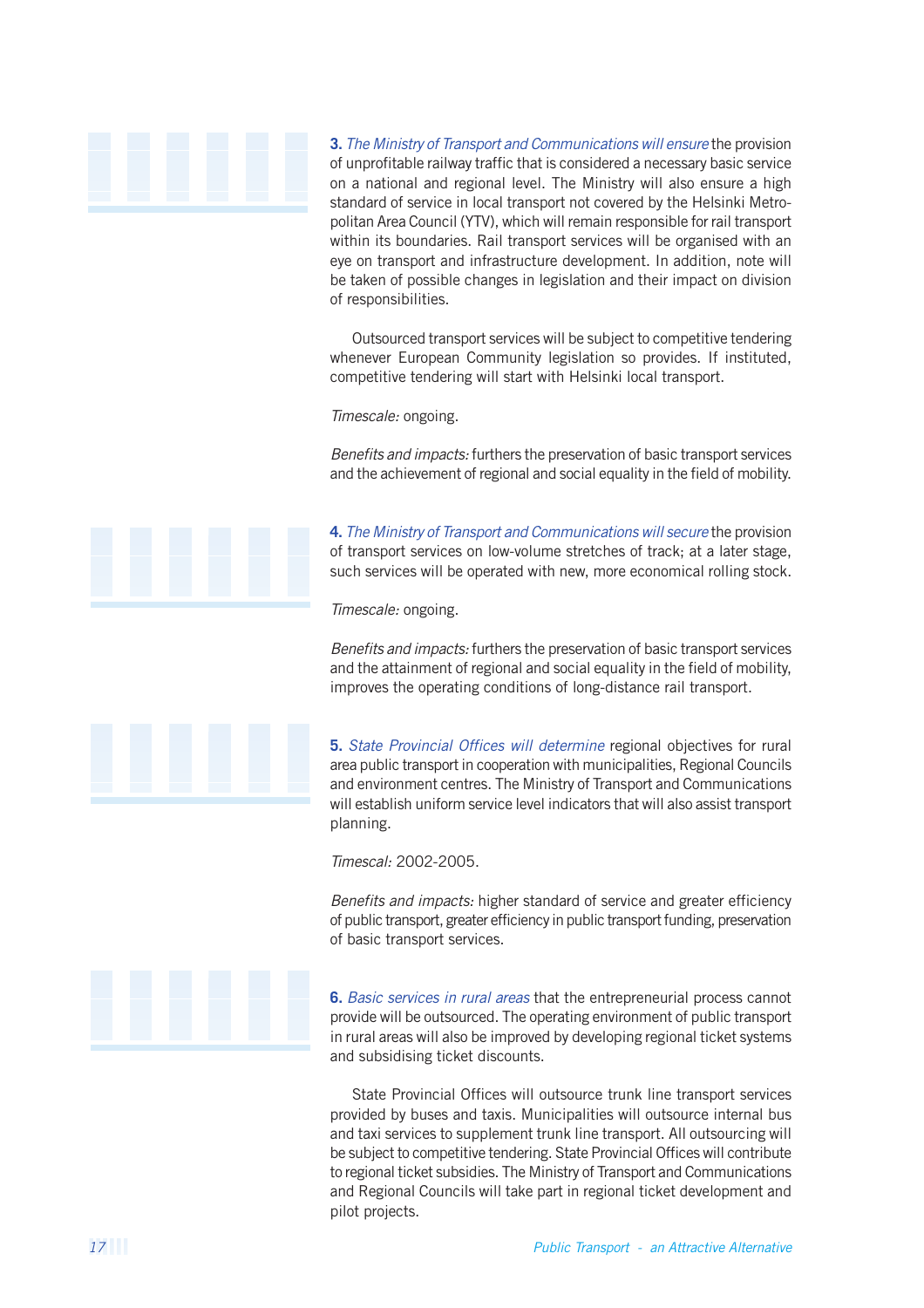### Timescale: ongoing.

Benefits and impacts: outsourcing furthers regional and social equality in mobility and the preservation of basic transport services; the costs of fully subsidised transport services are lowered; regional ticket subsidies increase the attractiveness of public transport; the ability of transport operators to provide services at their own financial risk and to supply higher-quality transport is improved; regional ticket systems lead to closer cooperation between municipalities.

**7.** Service line transport will be developed. Municipal logistics and combining municipal transport services will improve cooperation between the various administrative sectors of local and regional authorities and coordination of individual transport. Quality criteria will be determined for service lines. Outsourced transport services will be subject to competitive tendering.

State Provincial Offices will assist in the planning and introduction of service lines by granting State subsidies (not to exceed 50 per cent) for a maximum of two years. Thereafter the municipality will wholly fund the transport inasmuch as traffic cannot be maintained by ticket revenue alone.

The introduction of letters of intent concerning the funding principles of service lines will be examined. These studies will have a two-fold objective: to coordinate the fragmented transport funding system to which contributions are made by the State and various municipal payment authorities, and to comply with the principle of "whoever is responsible pays".

### Responsibility for implementation: municipalities.

Cooperation: Ministry of Transport and Communications, State Provincial Offices, Ministry of Social Affairs and Health, Ministry of Education, Social Insurance Institution, organisations representing various groups of customers, public transport operators. Timescale: ongoing.

Benefits and impacts: higher standard of public transport service and greater efficiency of municipal transports, reduced pressure to raise costs of fully subsidised transport services, greater mobility and less need for institutional care of the elderly and functionally impaired.

**8.** Demand-responsive public transport and other new modes of public transport will be developed.

State Provincial Offices will subsidise by no more than 50 per cent the planning and development of transport. The Ministry of Transport and Communications will determine the funding principles for maintaining such forms of transport once results have been obtained from pilot projects. Outsourced transport services will be subject to competitive tendering.

### Responsibility for implementation: municipalities.

Cooperation: Ministry of Transport and Communications, State Provincial Offices, Ministry of Social Affairs and Health, Ministry of Education, Social Insurance Institution, organisations representing various groups

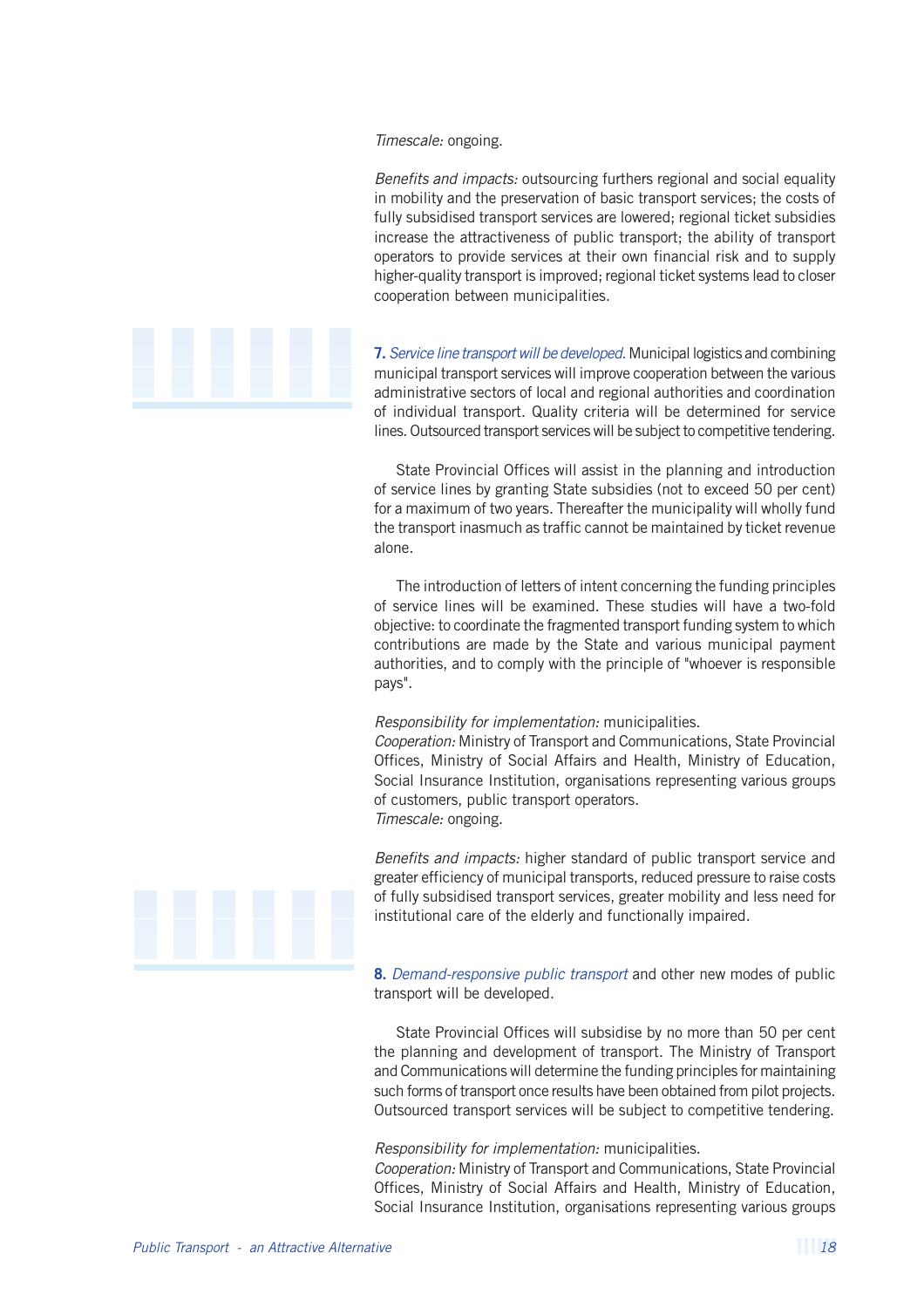of customers, public transport operators. Timescale: ongoing.

Benefits and impacts: higher standard of public transport service and greater efficiency of municipal transports, reduced pressure to raise costs of fully subsidised transport services, greater mobility and less need for institutional care of the elderly and functionally impaired.

9. Cities will determine the objectives of their public transport systems. Primary State participation will take the form of subsidies to lower the prices of commuter tickets. Assistance will be granted to ticket product development and pilot projects.

In the capital region covered by Helsinki Metropolitan Area Council, the Ministry of Transport and Communications will participate only in the funding of service development, pilot projects and regionally/nationally significant projects. The aforementioned will also apply to the cities of Turku and Tampere with the exception that the State may subsidise regional ticket discounts in these cities.

Timescale: ongoing.

Benefits and impacts: increased efficiency and maintained supply of public transport services, greater attractiveness and higher use of public transport, higher market share of public transport in cities, improved conditions for profitable public transport operations.

Allocation of State funding to development and public transport projects in the capital region and in Turku and Tampere is the most effective means of improving the standard of service, efficiency and attractiveness of public transport in these areas.



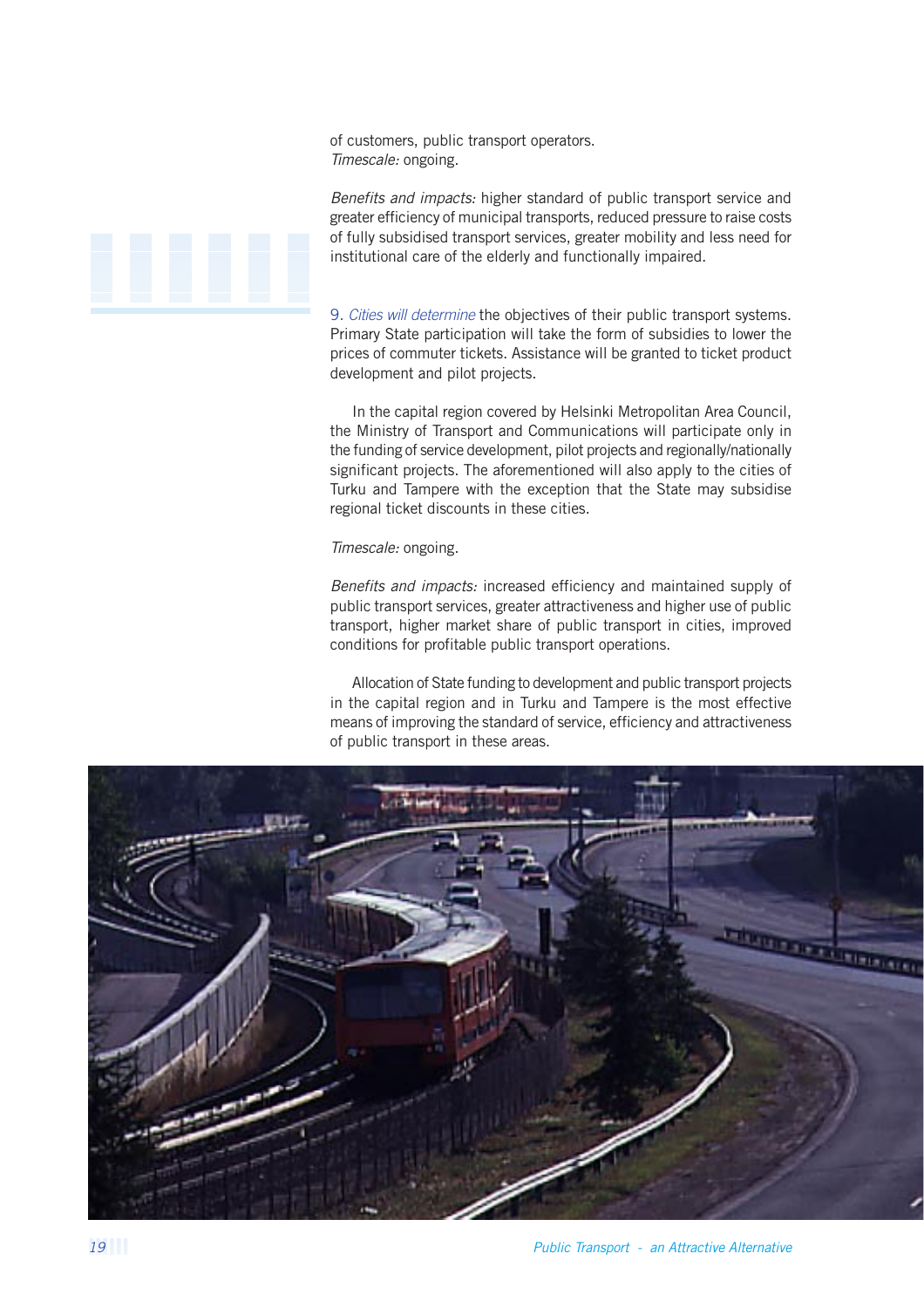### **3.5 Public transport quality, accessibility and user-friendliness**

The basis for the development of public transport will be its user-friendliness for all potential passengers and its attractiveness in the eyes of the general public. The needs of children, the elderly and the functionally impaired will be taken into account in development whilst facilitating travel and mobility for other passengers as well. Consideration of special needs is essential both as regards equality of mobility and the utilisation of open public transport. The quality and user-friendliness of public transport will be taken into account in the preparation of legislation, competitive tendering of transports, determination of service transports and the drafting of transport system plans and conditions for obtaining research and development funding. Bus driver training will be advanced with the aim of securing the availability of labour and raising public esteem for the occupation of bus driver.

**1.** The Ministry of Transport and Communications will prepare a strategy and actions to advance the availability and user-friendliness of the transport system. These actions will include a determination of the objectives of the Ministry of Transport and Communications' administrative sector and a scheme for improving cooperation among participants such as State Provincial Offices, Road Administration, Civil Aviation Administration and Rail Administration and the various organisations of customers. Actions will be prioritised and timetabled. An attempt will be made to assess the cost effects of key actions.

Benefits and impacts: greater use of open public transport, higher mobility potential and independence and less need for institutional care of the elderly and functionally impaired, less pressure to raise costs of fully subsidised transport services.

**2.** Compatible ticket systems will remain an area of continued development. The objective of the Ministry of Transport and Communications is to enable single-source purchases of door-to-door trips for which only one ticket is needed. The Ministry will no longer participate in the implementation of payment systems.

Public transport operators will assume responsibility for the development and implementation of these systems.

### Timescale: ongoing.

Benefits and impacts: greater user-friendliness and attractiveness of public transport; increased use of public transport; data from electronic payment systems can be utilised in planning routes and timetables and in monitoring the efficiency of public transport performance and funding; more effective monitoring and control of municipal transport costs.



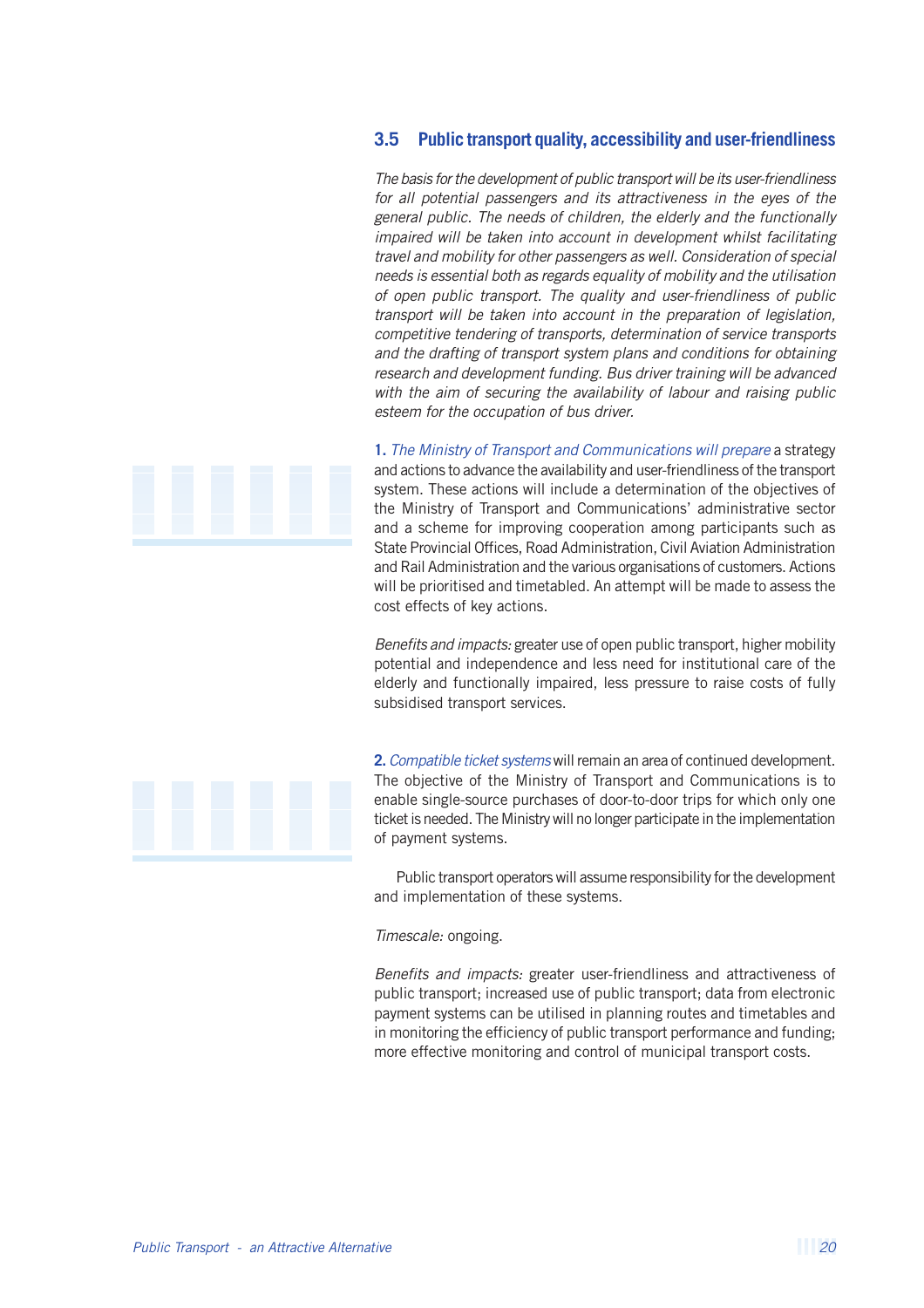

Public Transport - an Attractive Alternative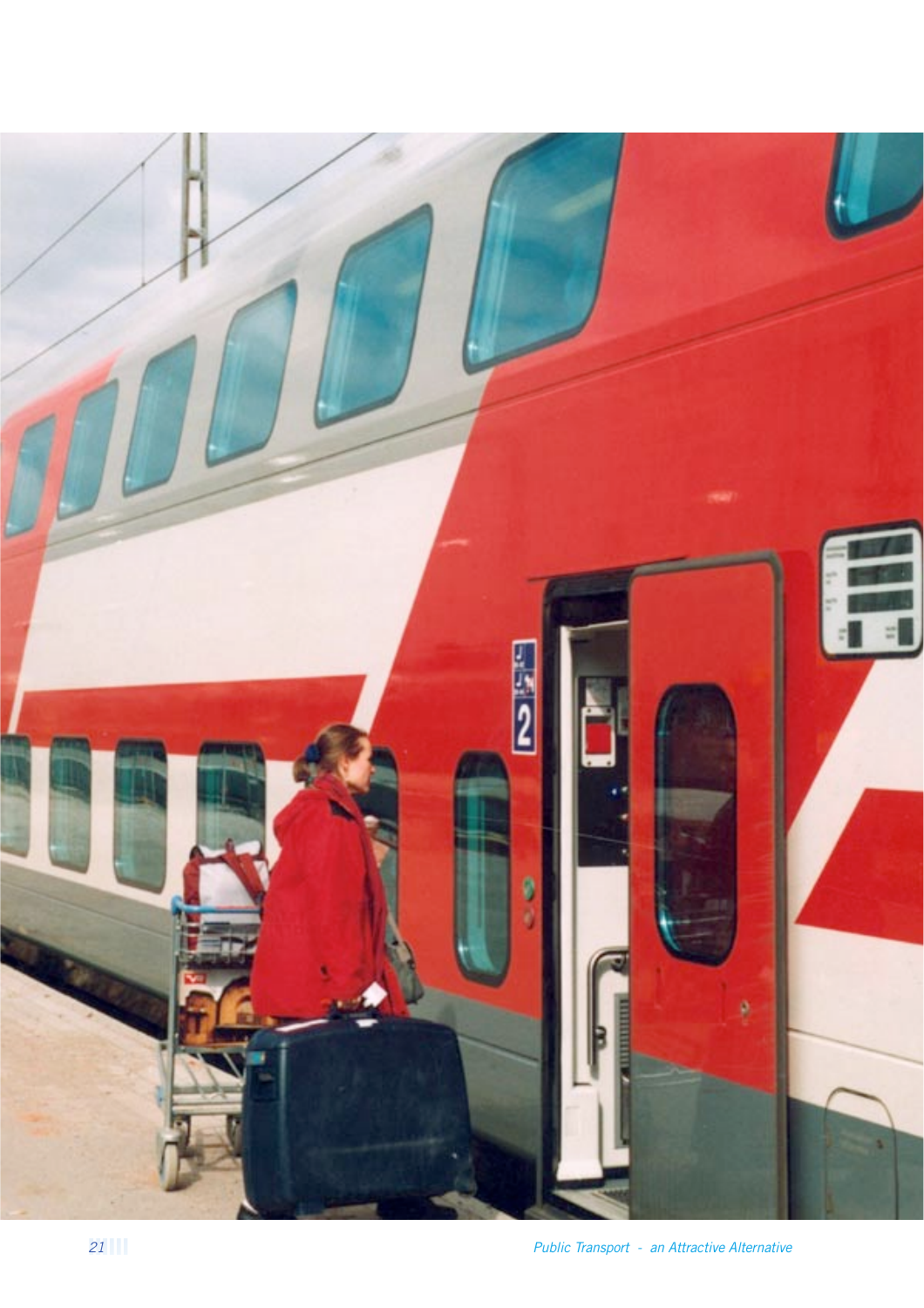



**3.** Bus driver training will be improved and driving licence legislation amended so that bus drivers can be trained at vocational colleges. The current system of adult training will also be improved. Grounds for assessing training needs and student volume will be created to ensure that sufficient funding is set aside accordingly. Bus driver training will focus on vocational skills and customer service.

Responsibility for implementation: Ministry of Education, Ministry of Labour, National Board of Education.

Cooperation: Ministry of Transport and Communications, labour and employers' organisations.

Timescale: ongoing.

Benefits and impacts: higher quality of service and customer satisfaction, greater public transport use, better road safety, jobs in public transport held in higher esteem and labour made more available.



**4.** Public transport operators will introduce quality management systems in their operations to determine the quality of service provided and to monitor developments in quality. These systems will also take into account road safety aspects. A study will be made on ways of supporting business-driven quality improvements through the licensing system. Quality models will be developed for outsourced transport services. The overall objective will be continuous improvement in the quality and safety of transport services.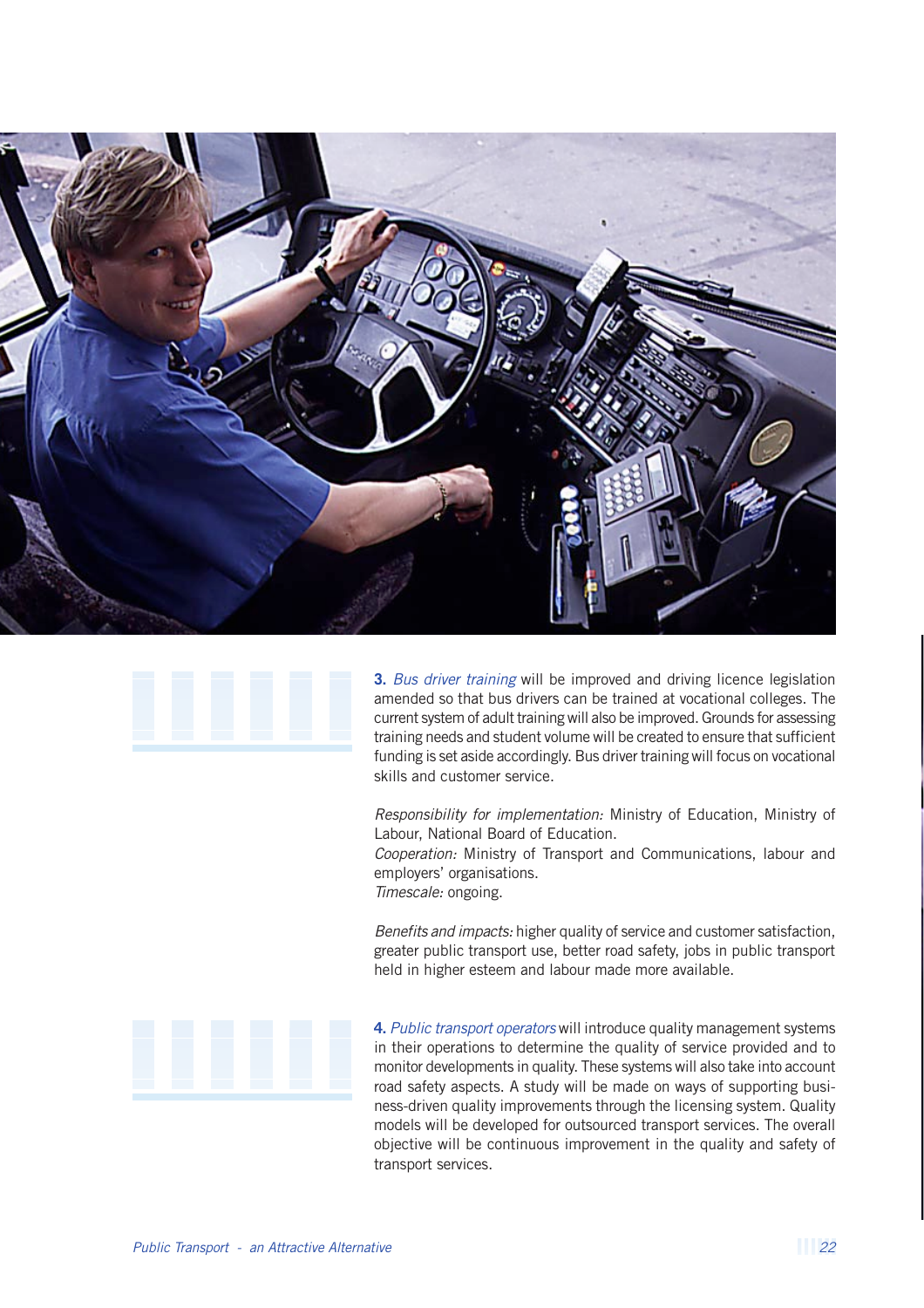Responsibility for implementation: public transport operators, Ministry of Transport and Communications, State Provincial Offices, municipalities and Central Organization for Traffic Safety in Finland. Cooperation: as above. Timescale: ongoing.

Benefits and impacts: higher quality of service and customer satisfaction, greater public transport use, better road safety, more attention on the part of public transport operators to environmental issues.



**5.** Public transport operators will introduce in their operations customer feedback systems that allow on the one hand the processing and consideration of daily passenger feedback and on the other hand improvements in service quality, for instance by convening panels of regular passengers.

Responsibility for implementation: public transport operators. Cooperation: Ministry of Transport and Communications, State Provincial Offices and municipalities. Timescale: ongoing.

Benefits and impacts: higher standard of service and customer satisfaction, greater public transport use, more say for passengers in the development of services.

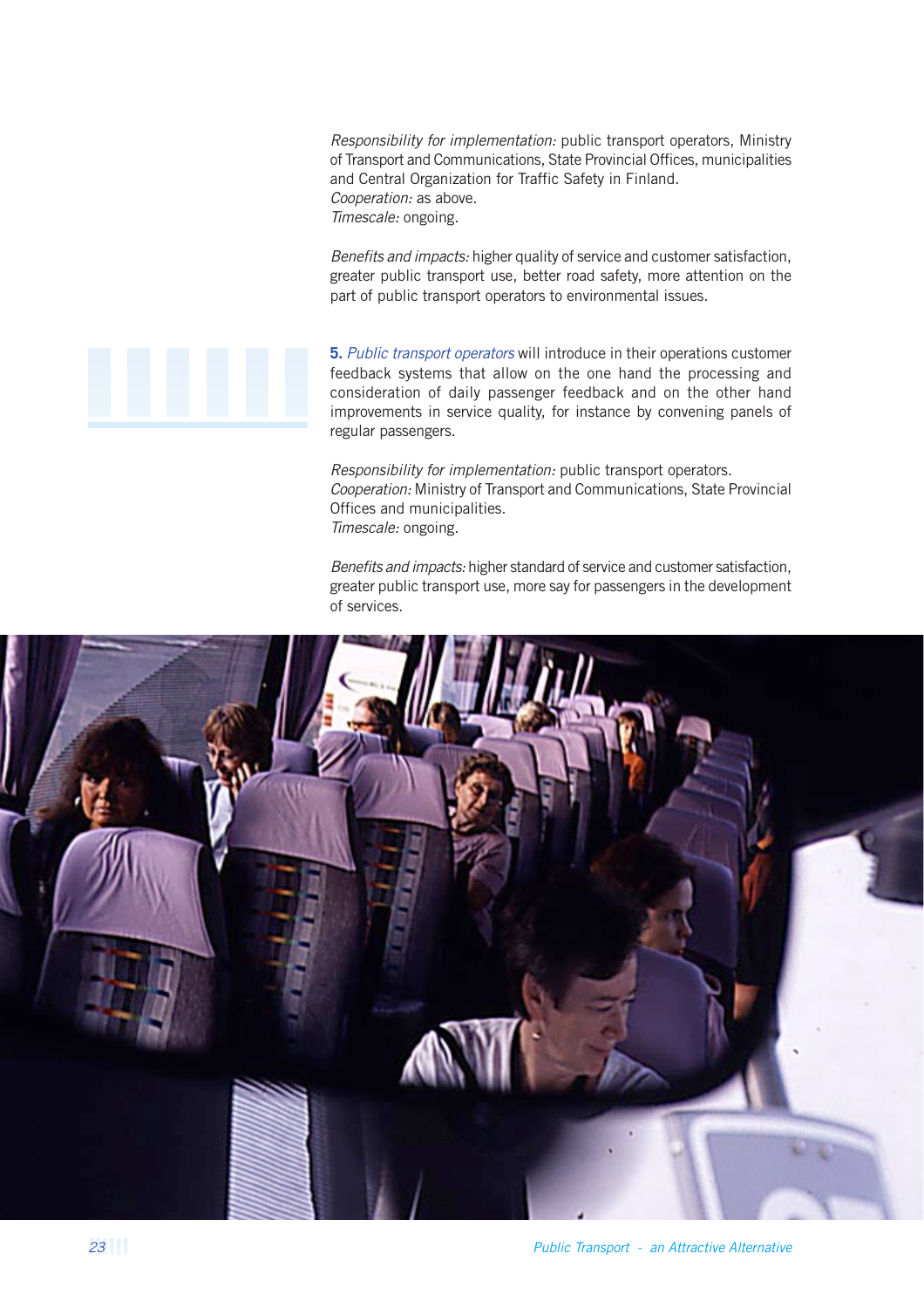

### **3.6 Traffic education and public transport campaigns**

Communications will be utilised to support the development and use of public transport services. The starting points will be customer needs and the strengths of public transport as experienced by customers as well as the benefits of public transport in respect of safety, the environment and utilisation of travel time. Children and young people will be educated on the services, use and significance of public transport.

**1.** A plan on public transport issues will be drawn up in order to include these matters in school education at different levels. Notable items include the environmental and safety-related strengths of public transport and instruction in the use of public transport. Education will be appended to daily school transport and it will be implemented in cooperation with the entrepreneurs in charge of school transport.

Responsibility for implementation: Ministry of Education Cooperation: Ministry of Transport and Communications, Central Organisation for Traffic Safety in Finland, public transport operators. Timescale: ongoing.

Benefits and impacts: greater public transport awareness; makes public transport a natural element of mobility that is taken into consideration when choosing mode of travel.



**2.** A plan on improving the joint dissemination of public transport information and on image campaigning will be drawn up. The plan will also address issues of campaign effectiveness in the long term. Citizens and decisionmakers will be made more aware of the financial and environmental impacts of choices in mode of transport.

Marketing measures will be taken to increase the share of public transport also of tourist traffic.

Responsibility for implementation: Ministry of Transport and Communications, public transport operators and their organisations, and municipalities.

Cooperation: Ministry of the Environment, Ministry of Trade and Industry, Finnish Tourist Board

Timescale: ongoing.

Benefits and impacts: sets the stage for improving the image and heightening public awareness of public transport and for increasing the competitiveness of public transport when selecting mode of transport.

**3.** The Ministry of Transport and Communications will promote, in cooperation with the Ministry of the Environment, the inclusion of mode of transport choices in companies' environmental programmes.

Timescale: ongoing.

Benefits and impacts: increased use of public transport.

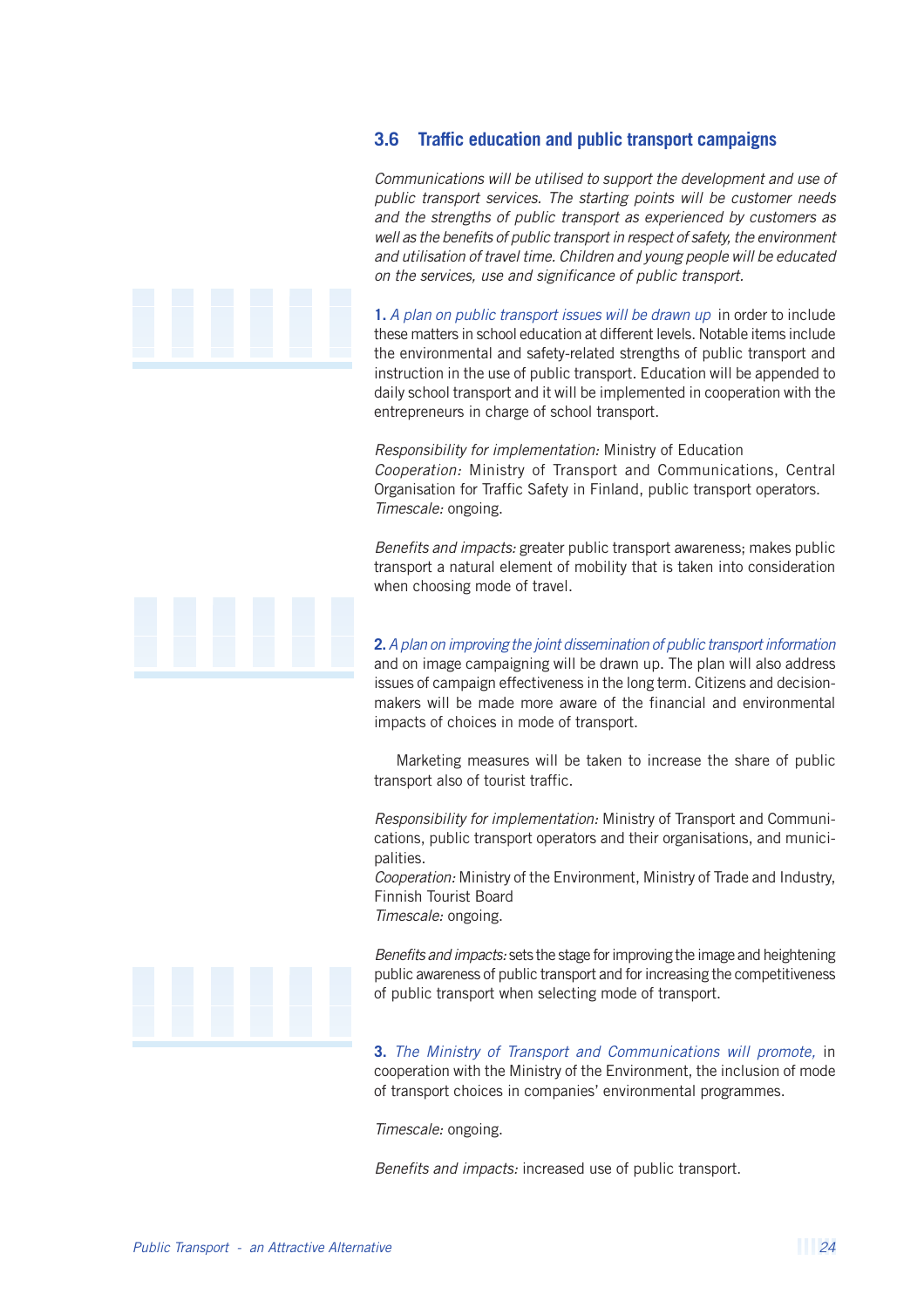

### **3.7 Mode of organisation for research and development**

Public transport research and development will be made more methodical and results-oriented and its time span will be lengthened. Projects will be monitored more efficiently and greater use will be made of project results.

**1.** The Ministry of Transport and Communications will draw up an action plan for public transport research and development. Research programmes will be established in the various sub-sectors on the basis of this plan.

Timescale: ongoing.

Benefits and impacts: improved coordination and efficiency, greater transparency and utilisation of research and development, heightened commitment to public transport development.

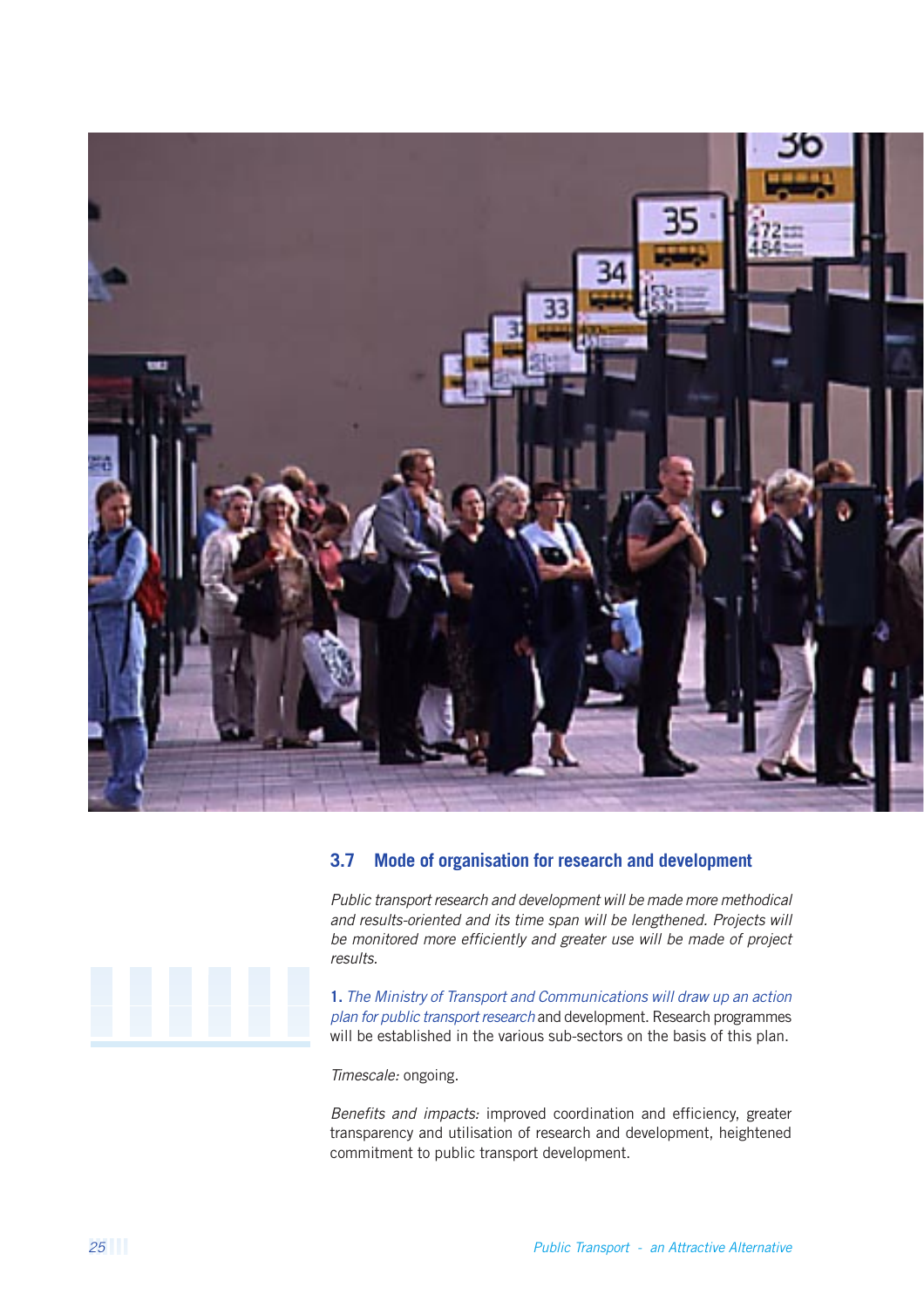



**2.** The Ministry of Transport and Communications will promote public transport excellence by allowing representatives/students of universities and colleges to participate in public transport research projects for example through long-term framework agreements.

Cooperation: universities and colleges. Timescale: ongoing.

Benefits and impacts: increased and more comprehensive public transport excellence.



Responsibility for implementation: Ministry of Transport and Communications, municipalities and public transport operators. Timescale: ongoing.

Benefits and impacts: increased efficiency in research and development, dissemination of information on advantageous and detrimental practices.